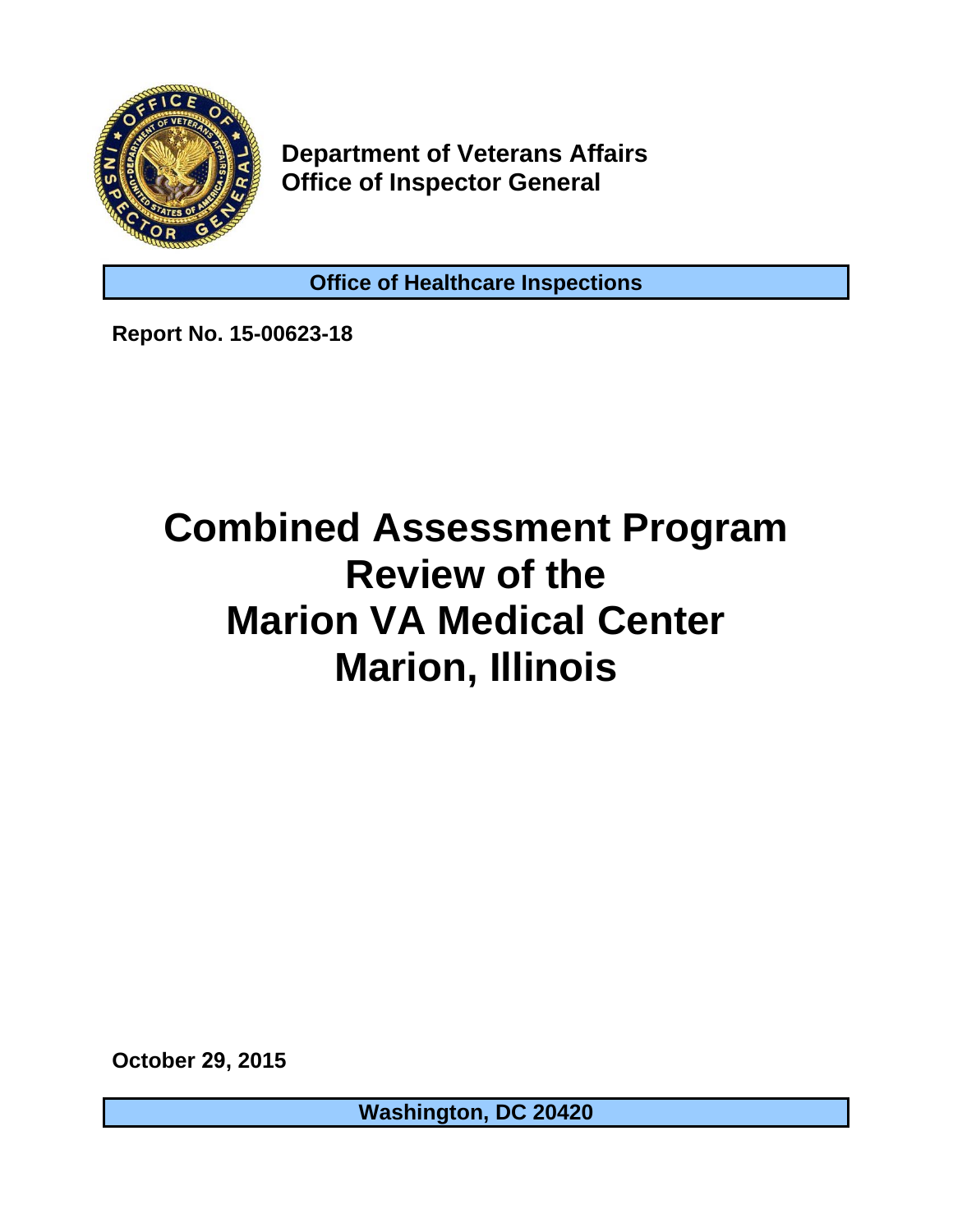**To Report Suspected Wrongdoing in VA Programs and Operations Telephone: 1-800-488-8244 E-Mail: [vaoighotline@va.gov](mailto:vaoighotline@va.gov)  (Hotline Information: [www.va.gov/oig/hotline\)](http://www.va.gov/oig/hotline)**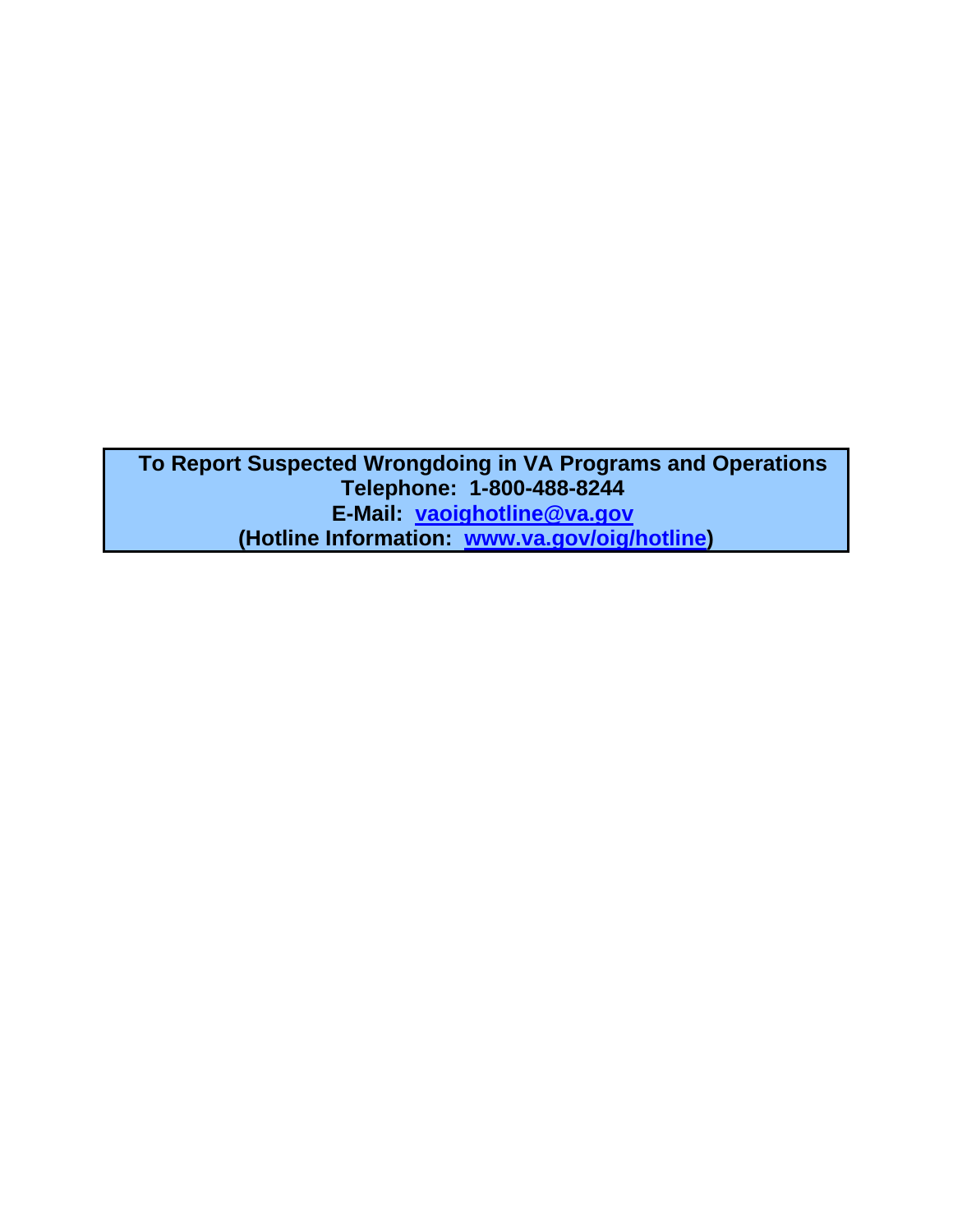## **Glossary**

| AD          | advance directive                          |
|-------------|--------------------------------------------|
| CAP         | Combined Assessment Program                |
| <b>CLC</b>  | community living center                    |
| СT          | computed tomography                        |
| EAM         | emergency airway management                |
| ED          | <b>Emergency Department</b>                |
| EHR         | electronic health record                   |
| EOC         | environment of care                        |
| facility    | Marion VA Medical Center                   |
| FY          | fiscal year                                |
| MН          | mental health                              |
| ΝA          | not applicable                             |
| ΝM          | not met                                    |
| OIG         | Office of Inspector General                |
| QM          | quality management                         |
| SCI         | spinal cord injury                         |
| VHA         | Veterans Health Administration             |
| <b>VISN</b> | <b>Veterans Integrated Service Network</b> |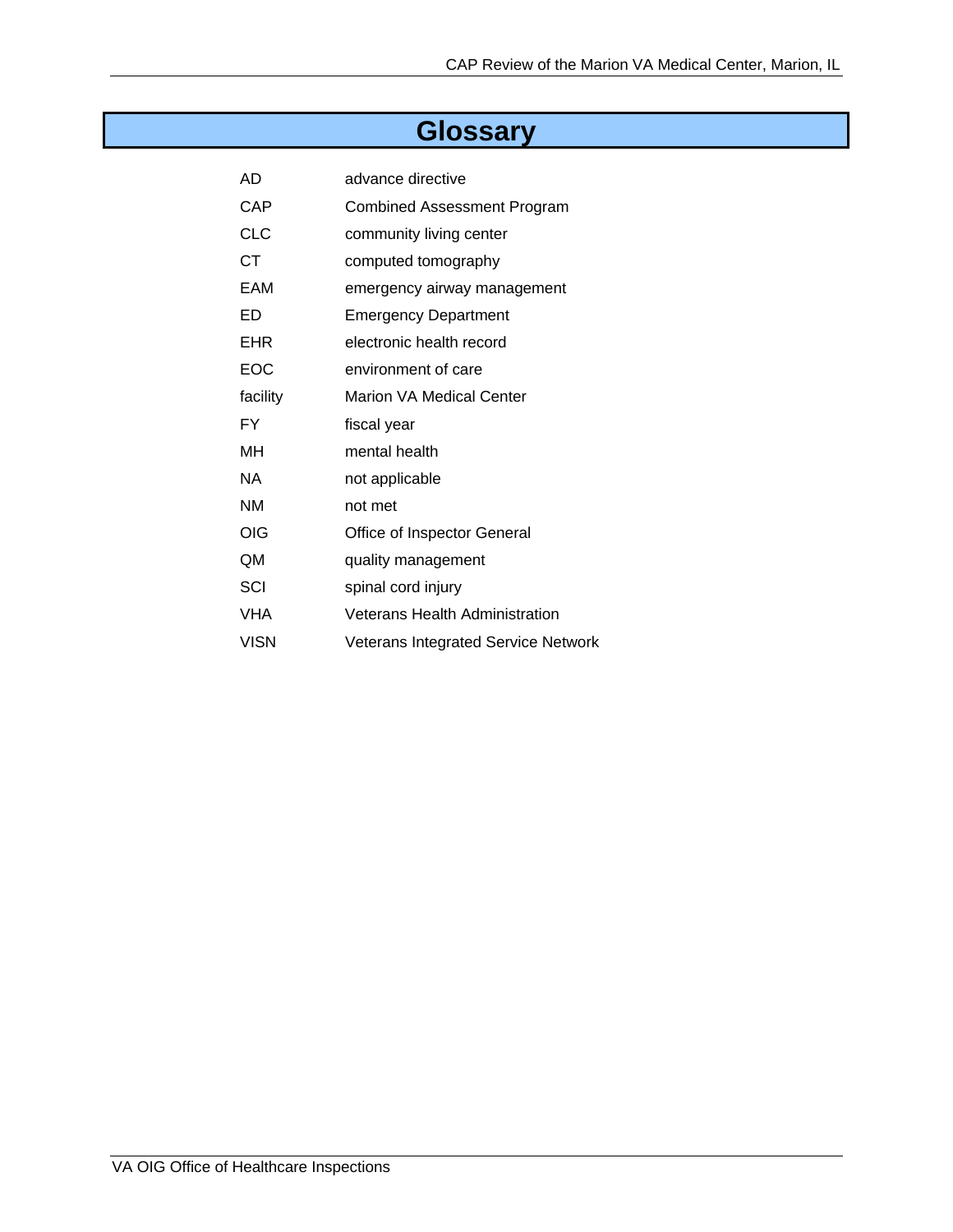## **Table of Contents**

|                            | Page     |
|----------------------------|----------|
|                            |          |
|                            |          |
|                            |          |
|                            |          |
|                            |          |
|                            |          |
|                            |          |
|                            |          |
|                            |          |
|                            |          |
|                            |          |
|                            |          |
|                            |          |
| <b>Appendixes</b>          |          |
| $\Lambda$ Equility Drafile | $\Omega$ |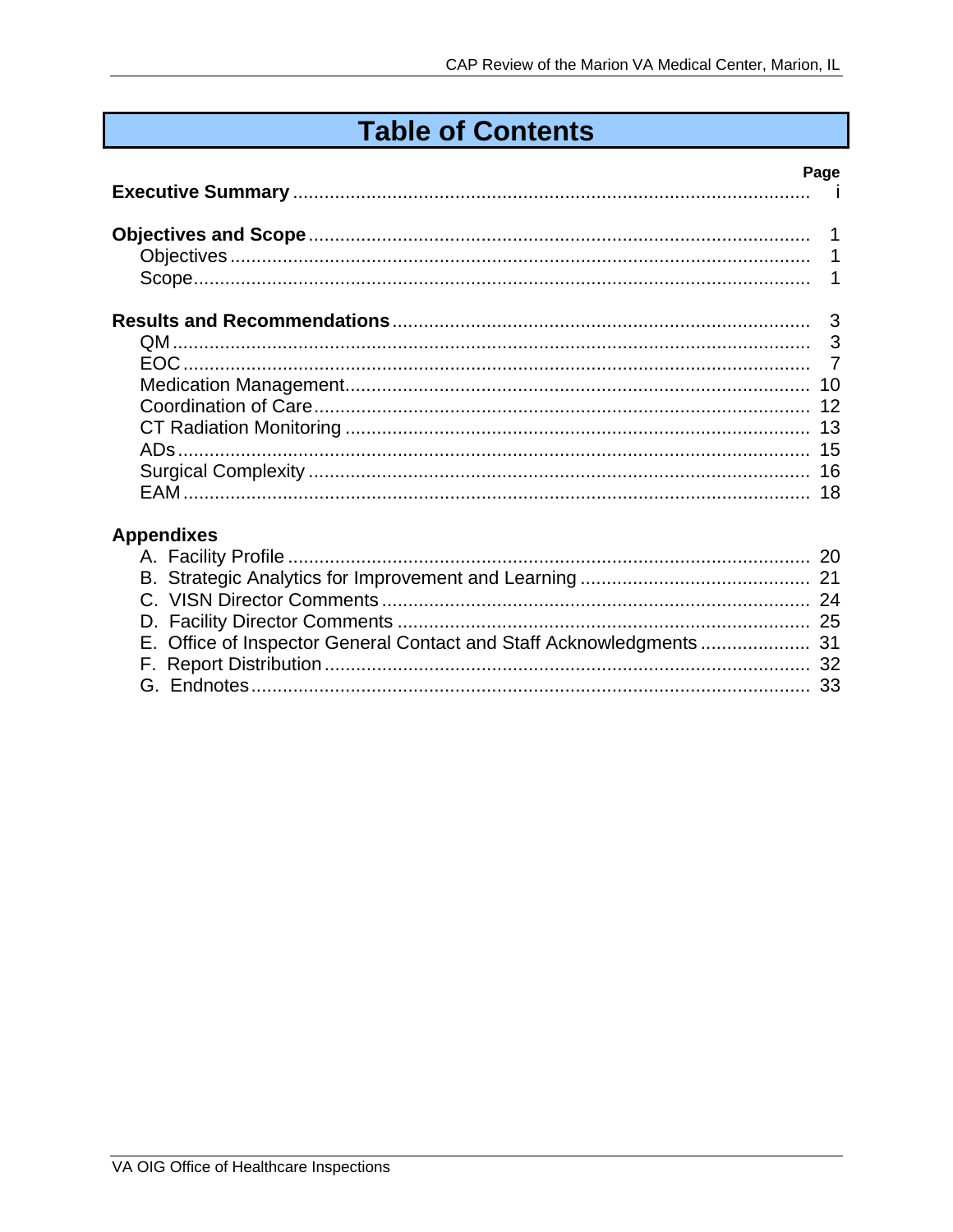## **Executive Summary**

<span id="page-4-0"></span>**Review Purpose:** The purpose of the review was to evaluate selected health care facility operations, focusing on patient care quality and the environment of care, and to provide crime awareness briefings. We conducted the review the week of August 24, 2015.

**Review Results:** The review covered eight activities. We made no recommendations in the following activity:

• Environment of Care

**Recommendations:** We made recommendations in the following seven activities:

*Quality Management:* Ensure licensed independent practitioners who perform emergency airway management have the appropriate skills and training. Require that the interdisciplinary committee includes a physician to review all episodes of care where resuscitation was attempted.

*Medication Management:* Complete monthly medication storage area inspections.

*Coordination of Care:* Ensure requestors consistently select the proper consult title.

*Computed Tomography Radiation Monitoring:* Develop a computed tomography policy that includes all required elements. Require a medical physicist to inspect computed tomography scanners that have repairs or modifications that affect dose or image quality before return to clinical service and to document the inspection.

*Advance Directives:* Ask inpatients whether they would like to discuss creating, changing, and/or revoking advance directives. Hold advance directive discussions requested by inpatients, and document the discussions.

*Surgical Complexity:* Revise the electrocardiogram, blood bank, respiratory therapy, and radiology policies to clearly define appropriate availability for support services. Ensure Emergency Department and inpatient medical/surgical unit employees have 12-lead electrocardiogram competency assessment and validation included in their competency checklists and completed and documented. Require that post-anesthesia care competency assessment and validation is included in competency checklists and completed for employees on the intensive care unit. Implement a defined plan or policy to have a qualified surgeon available 24/7 on call within 60 minutes*.* 

*Emergency Airway Management:* Revise the emergency airway management policy to include a plan to manage a difficult airway. Ensure initial clinician emergency airway management competency assessment includes all required elements. Require that clinician reassessment for continued emergency airway management competency includes completion of all required elements at the time of renewal of privileges or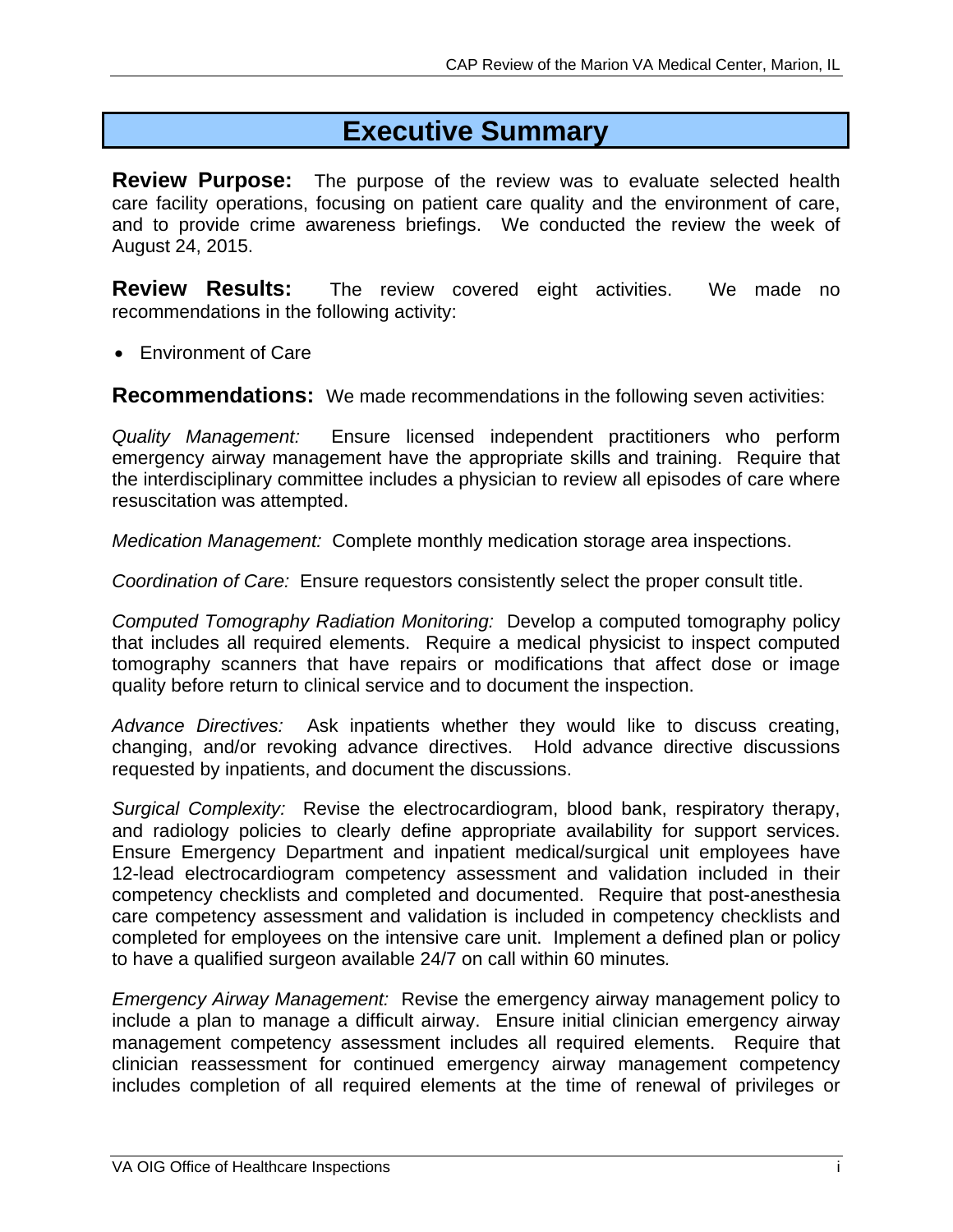scope of practice. Ensure a qualified, non-Emergency Department clinician is assigned inpatient emergency airway management coverage.

### **Comments**

The Veterans Integrated Service Network and Facility Directors agreed with the Combined Assessment Program review findings and recommendations and provided acceptable improvement plans. (See Appendixes C and D, pages 24–30, for the full text of the Directors' comments.) We will follow up on the planned actions until they are completed.

John Paight n.

JOHN D. DAIGH, JR., M.D. Assistant Inspector General for Healthcare Inspections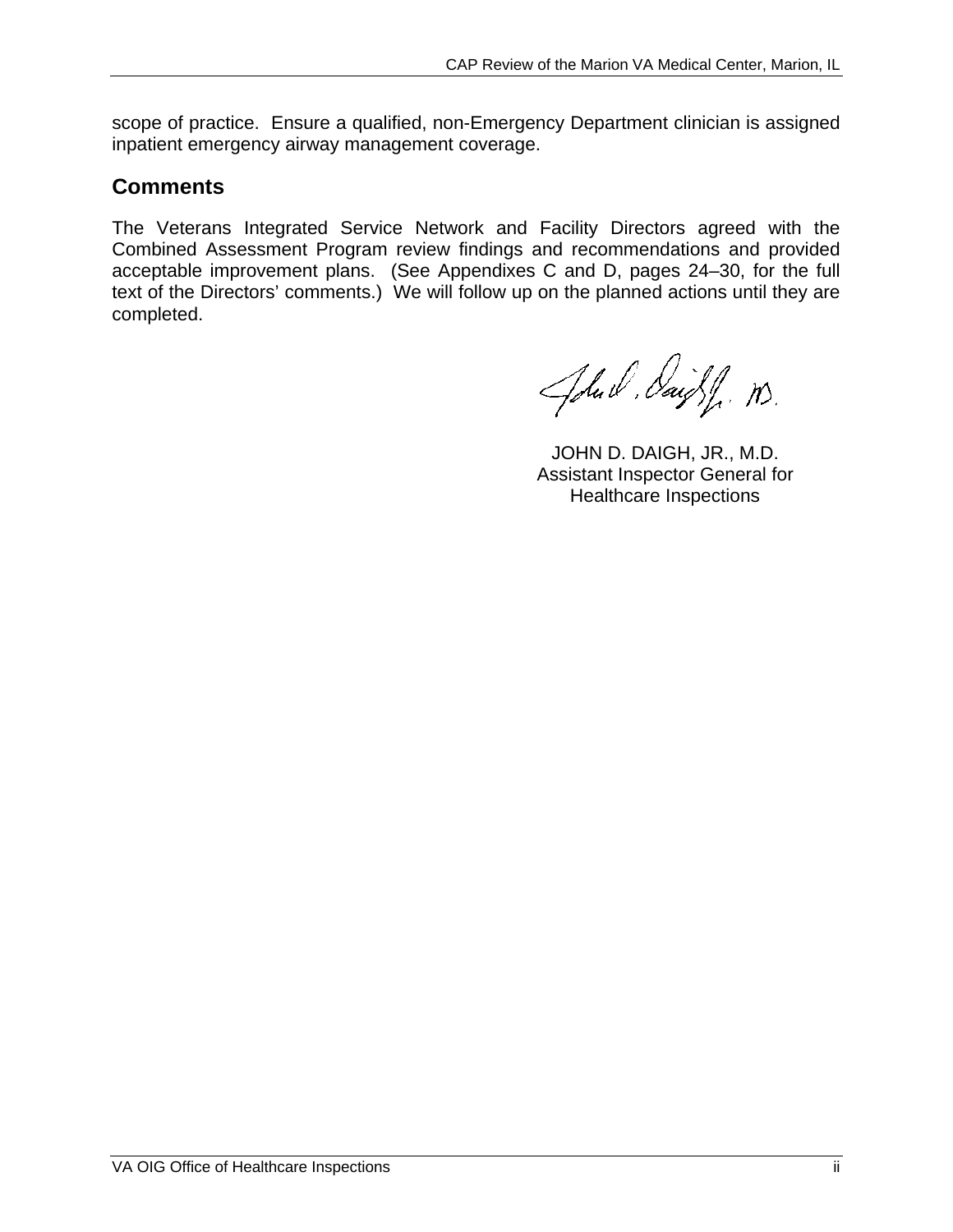## **Objectives and Scope**

## <span id="page-6-0"></span>**Objectives**

CAP reviews are one element of the OIG's efforts to ensure that our Nation's veterans receive high quality VA health care services. The objectives of the CAP review are to:

- Conduct recurring evaluations of selected health care facility operations, focusing on patient care quality and the EOC.
- Provide crime awareness briefings to increase employee understanding of the potential for program fraud and the requirement to refer suspected criminal activity to the OIG.

## **Scope**

The scope of the CAP review is limited. Serious issues that come to our attention that are outside the scope will be considered for further review separate from the CAP process and may be referred accordingly.

For this review, we examined selected clinical and administrative activities to determine whether facility performance met requirements related to patient care quality and the EOC. In performing the review, we inspected selected areas, conversed with managers and employees, and reviewed clinical and administrative records. The review covered the following eight activities:

- QM
- EOC
- Medication Management
- Coordination of Care
- CT Radiation Monitoring
- ADs
- Surgical Complexity
- EAM

We have listed the general information reviewed for each of these activities. Some of the items listed may not have been applicable to this facility because of a difference in size, function, or frequency of occurrence.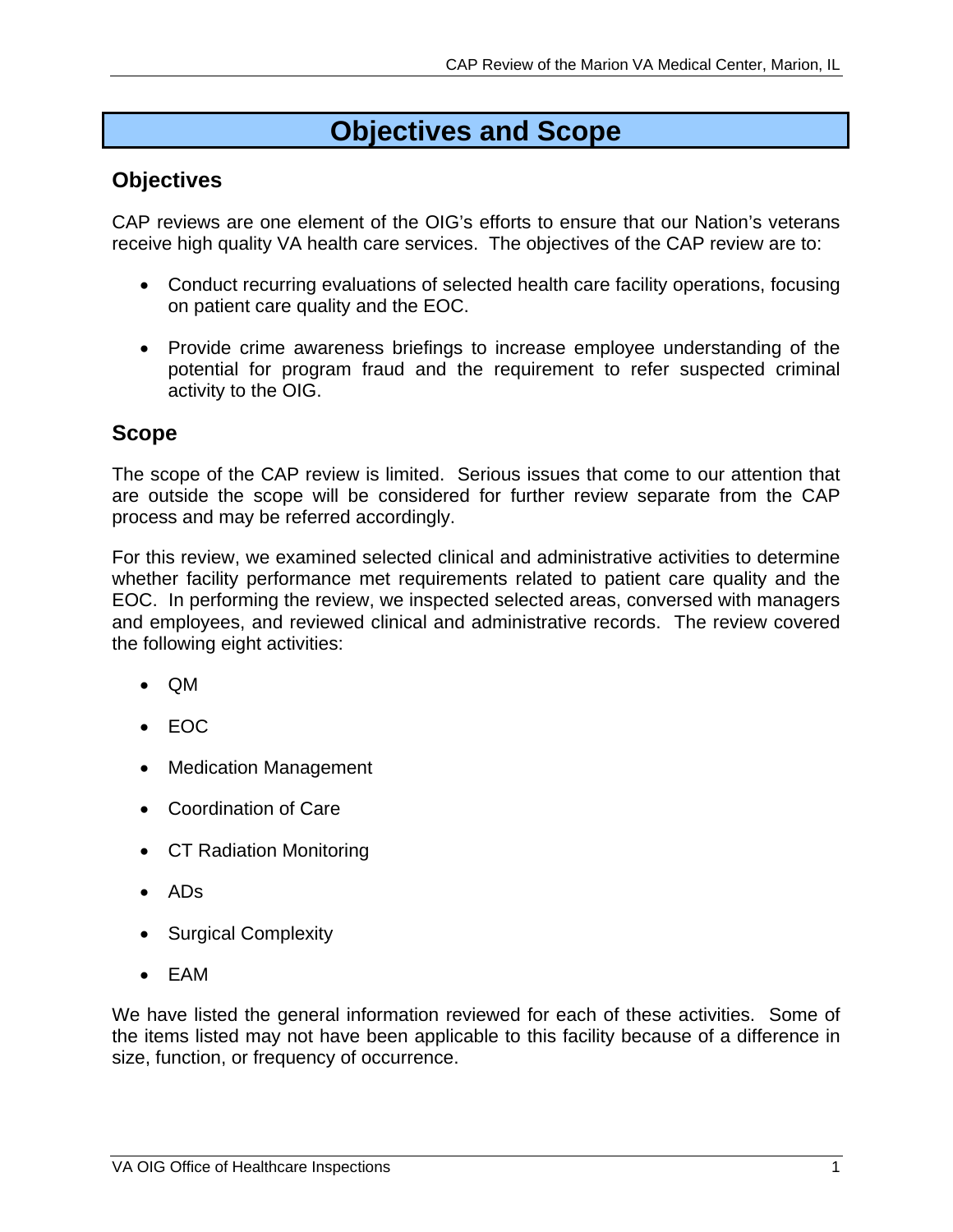The review covered facility operations for FY 2014 and FY 2015 through August 28, 2015, and inspectors conducted the review in accordance with OIG standard operating procedures for CAP reviews. We also asked the facility to provide the status on the recommendations we made in our previous CAP report (*Combined Assessment Program Review of the Marion VA Medical Center, Marion, Illinois,* Report No. 13-00887-204, May 20, 2013).

During this review, we presented crime awareness briefings for 104 employees. These briefings covered procedures for reporting suspected criminal activity to the OIG and included case-specific examples illustrating procurement fraud, conflicts of interest, and bribery.

Additionally, we surveyed employees regarding patient safety and quality of care at the facility. We distributed an electronic survey to all facility employees and received 420 responses. We shared summarized results with facility managers.

In this report, we make recommendations for improvement. Recommendations pertain to issues that are significant enough for the OIG to monitor until the facility implements corrective actions.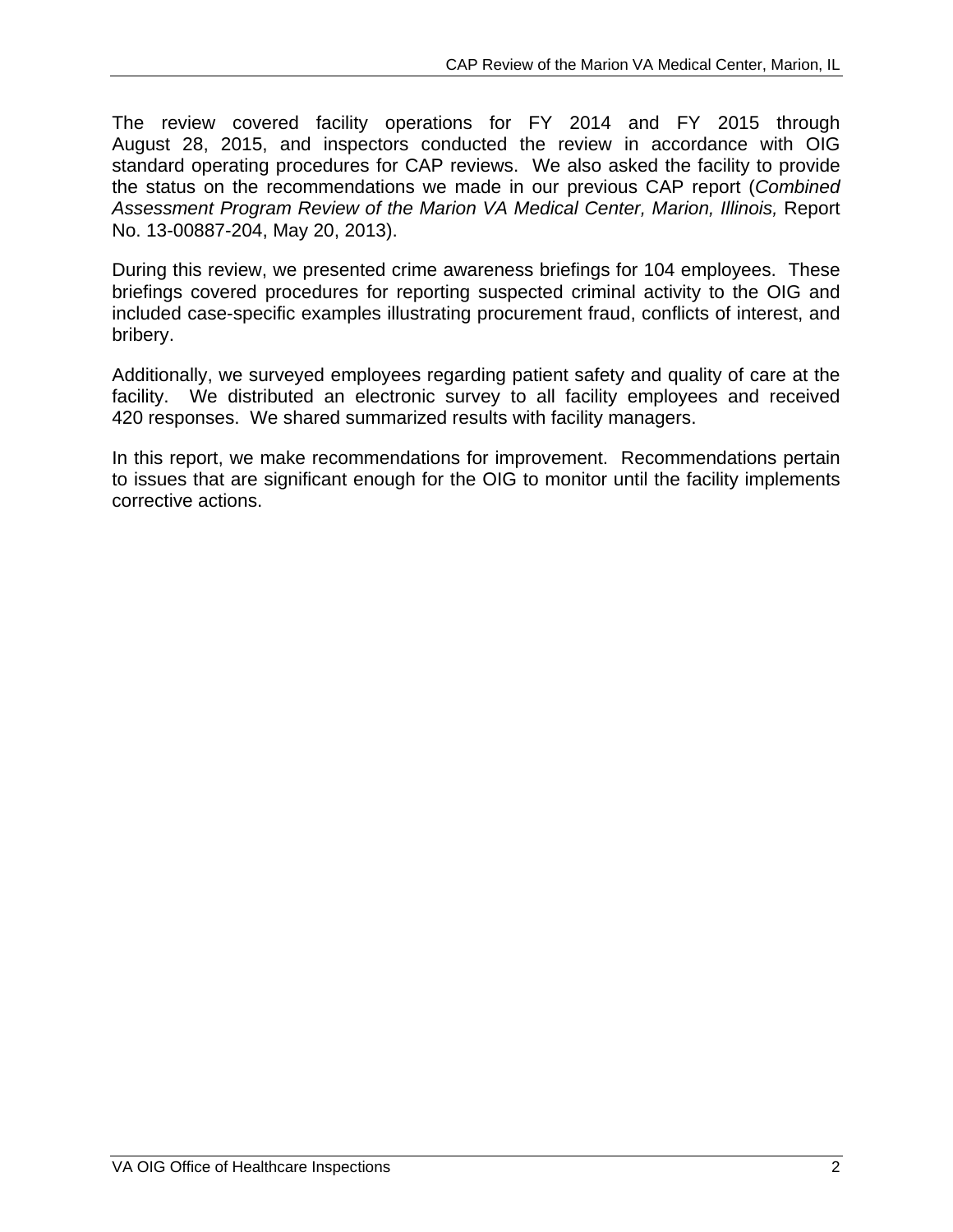## **Results and Recommendations**

## <span id="page-8-0"></span>**QM**

The purpose of this review was to determine whether facility senior managers actively supported and appropriately responded to QM efforts and whether the facility met selected requirements within its QM program.<sup>a</sup>

We conversed with senior managers and key QM employees, and we evaluated meeting minutes, 13 credentialing and privileging folders, and other relevant documents. The table below shows the areas reviewed for this topic. The areas marked as NM did not meet applicable requirements and needed improvement. Any items that did not apply to this facility are marked NA.

| <b>NM</b> | <b>Areas Reviewed</b>                           | <b>Findings</b> | <b>Recommendations</b> |
|-----------|-------------------------------------------------|-----------------|------------------------|
|           | There was a senior-level committee              |                 |                        |
|           | responsible for key quality, safety, and value  |                 |                        |
|           | functions that met at least quarterly and was   |                 |                        |
|           | chaired or co-chaired by the Facility Director. |                 |                        |
|           | • The committee routinely reviewed              |                 |                        |
|           | aggregated data.                                |                 |                        |
|           | QM, patient safety, and systems redesign        |                 |                        |
|           | appeared to be integrated.                      |                 |                        |
|           | Peer reviewed deaths met selected               |                 |                        |
|           | requirements:                                   |                 |                        |
|           | • Peers completed reviews within specified      |                 |                        |
|           | timeframes.                                     |                 |                        |
|           | • The Peer Review Committee reviewed            |                 |                        |
|           | cases receiving initial Level 2 or 3 ratings.   |                 |                        |
|           | Involved providers were invited to provide      |                 |                        |
|           | input prior to the final Peer Review            |                 |                        |
|           | Committee determination.                        |                 |                        |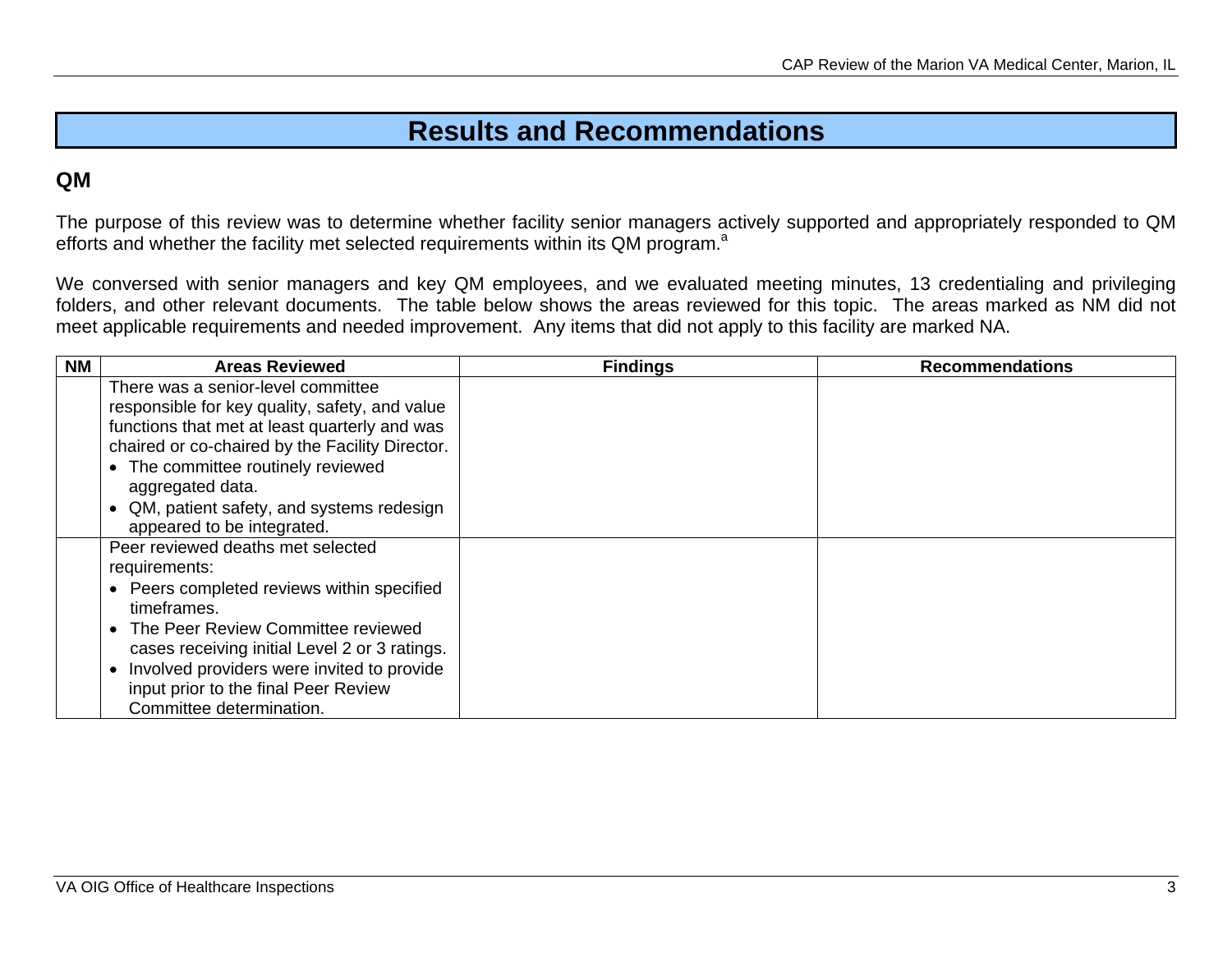| <b>NM</b> | <b>Areas Reviewed (continued)</b>             | <b>Findings</b>                                 | <b>Recommendations</b>                     |
|-----------|-----------------------------------------------|-------------------------------------------------|--------------------------------------------|
| X         | Credentialing and privileging processes met   | • Of the 13 licensed independent                | 1. We recommended that facility managers   |
|           | selected requirements:                        | practitioners' folders reviewed,                | ensure that licensed independent           |
|           | • Facility managers reviewed privilege forms  | 12 practitioners' EAM privileges were not       | practitioners who perform emergency airway |
|           | annually and ensured proper approval of       | appropriate for their skills and training.      | management have the appropriate skills and |
|           | revised forms.                                |                                                 | training.                                  |
|           | • Facility managers ensured appropriate       |                                                 |                                            |
|           | privileges for licensed independent           |                                                 |                                            |
|           | practitioners.                                |                                                 |                                            |
|           | • Facility managers removed licensed          |                                                 |                                            |
|           | independent practitioners' access to          |                                                 |                                            |
|           | patients' EHRs upon separation.               |                                                 |                                            |
|           | • Facility managers properly maintained       |                                                 |                                            |
|           | licensed independent practitioners' folders.  |                                                 |                                            |
|           | Observation bed use met selected              |                                                 |                                            |
|           | requirements:                                 |                                                 |                                            |
|           | • The facility gathered data regarding        |                                                 |                                            |
|           | appropriateness of observation bed            |                                                 |                                            |
|           | usage.                                        |                                                 |                                            |
|           | The facility reassessed observation           |                                                 |                                            |
|           | criteria and/or utilization if conversions to |                                                 |                                            |
|           | acute admissions were consistently            |                                                 |                                            |
|           | 25-30 percent or more.                        |                                                 |                                            |
| X         | The process to review resuscitation events    | <b>Twelve months of Resuscitation Committee</b> | 2. We recommended that the                 |
|           | met selected requirements:                    | meeting minutes reviewed:                       | interdisciplinary committee include a      |
|           | • An interdisciplinary committee reviewed     | • The committee's physician member was          | physician to review all episodes of care   |
|           | episodes of care where resuscitation was      | not in attendance from January 2015 to          | where resuscitation was attempted.         |
|           | attempted.                                    | July 2015.                                      |                                            |
|           | Resuscitation event reviews included          |                                                 |                                            |
|           | screening for clinical issues prior to events |                                                 |                                            |
|           | that may have contributed to the              |                                                 |                                            |
|           | occurrence of the code.                       |                                                 |                                            |
|           | The facility collected data that measured     |                                                 |                                            |
|           | performance in responding to events.          |                                                 |                                            |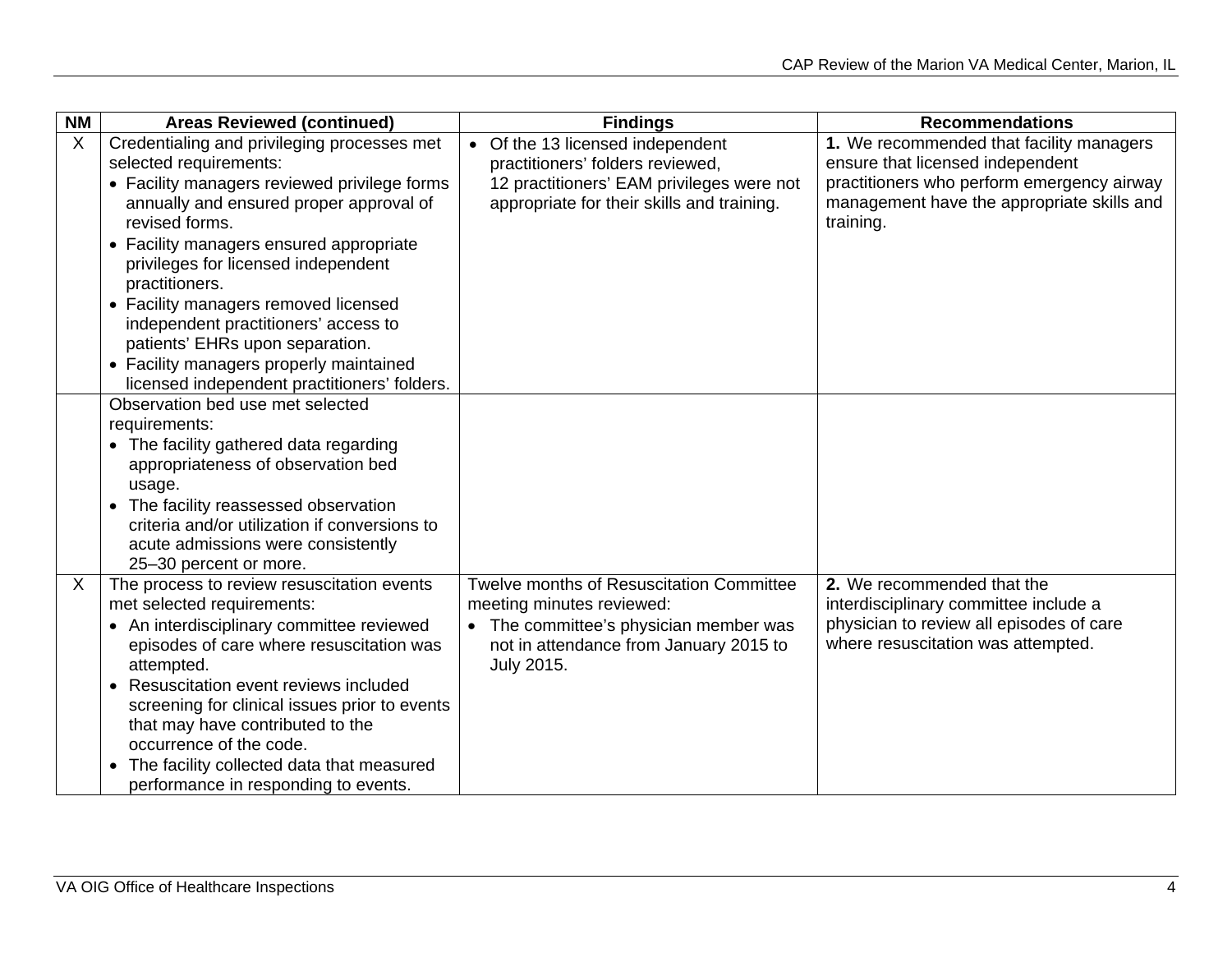| <b>NM</b> | <b>Areas Reviewed (continued)</b>                                 | <b>Findings</b> | <b>Recommendations</b> |
|-----------|-------------------------------------------------------------------|-----------------|------------------------|
|           | The surgical review process met selected                          |                 |                        |
|           | requirements:                                                     |                 |                        |
|           | • An interdisciplinary committee with                             |                 |                        |
|           | appropriate leadership and clinical                               |                 |                        |
|           | membership met monthly to review                                  |                 |                        |
|           | surgical processes and outcomes.                                  |                 |                        |
|           | The Surgical Work Group reviewed<br>$\bullet$                     |                 |                        |
|           | surgical deaths with identified problems or                       |                 |                        |
|           | opportunities for improvement.                                    |                 |                        |
|           | The Surgical Work Group reviewed<br>$\bullet$                     |                 |                        |
|           | additional data elements.                                         |                 |                        |
|           | Clinicians appropriately reported critical                        |                 |                        |
|           | incidents.                                                        |                 |                        |
|           | The safe patient handling program met                             |                 |                        |
|           | selected requirements:                                            |                 |                        |
|           | • A committee provided program oversight.                         |                 |                        |
|           | • The committee gathered, tracked, and                            |                 |                        |
|           | shared patient handling injury data.                              |                 |                        |
|           | The process to review the quality of entries                      |                 |                        |
|           | in the EHR met selected requirements:                             |                 |                        |
|           | • A committee reviewed EHR quality.                               |                 |                        |
|           | • A committee analyzed data at least                              |                 |                        |
|           | quarterly.<br>Reviews included data from most services            |                 |                        |
|           |                                                                   |                 |                        |
|           | and program areas.<br>The policy for scanning internal forms into |                 |                        |
|           | EHRs included the following required items:                       |                 |                        |
|           | • Quality of the source document and an                           |                 |                        |
|           | alternative means of capturing data when                          |                 |                        |
|           | the quality of the document is inadequate.                        |                 |                        |
|           | • A correction process if scanned items                           |                 |                        |
|           | have errors.                                                      |                 |                        |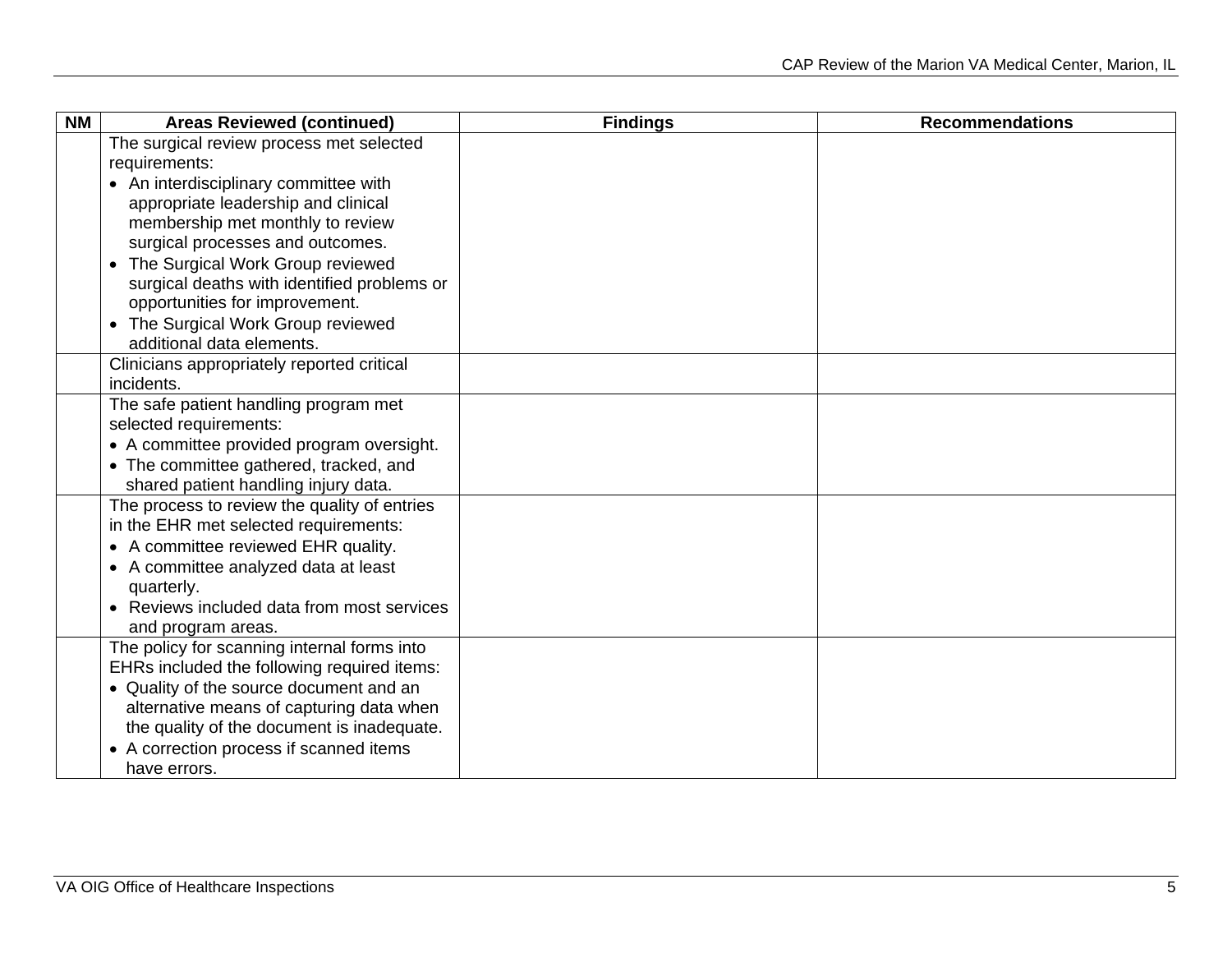| ΝM | <b>Areas Reviewed (continued)</b>             | <b>Findings</b> | <b>Recommendations</b> |
|----|-----------------------------------------------|-----------------|------------------------|
|    | • A complete review of scanned documents      |                 |                        |
|    | to ensure readability and retrievability of   |                 |                        |
|    | the record and quality assurance reviews      |                 |                        |
|    | on a sample of the scanned documents.         |                 |                        |
|    | Overall, if QM reviews identified significant |                 |                        |
|    | issues, the facility took actions and         |                 |                        |
|    | evaluated them for effectiveness.             |                 |                        |
|    | Overall, senior managers actively             |                 |                        |
|    | participated in performance improvement       |                 |                        |
|    | over the past 12 months.                      |                 |                        |
|    | Overall, the facility had a comprehensive,    |                 |                        |
|    | effective QM program over the past            |                 |                        |
|    | 12 months.                                    |                 |                        |
|    | The facility met any additional elements      |                 |                        |
|    | required by VHA or local policy.              |                 |                        |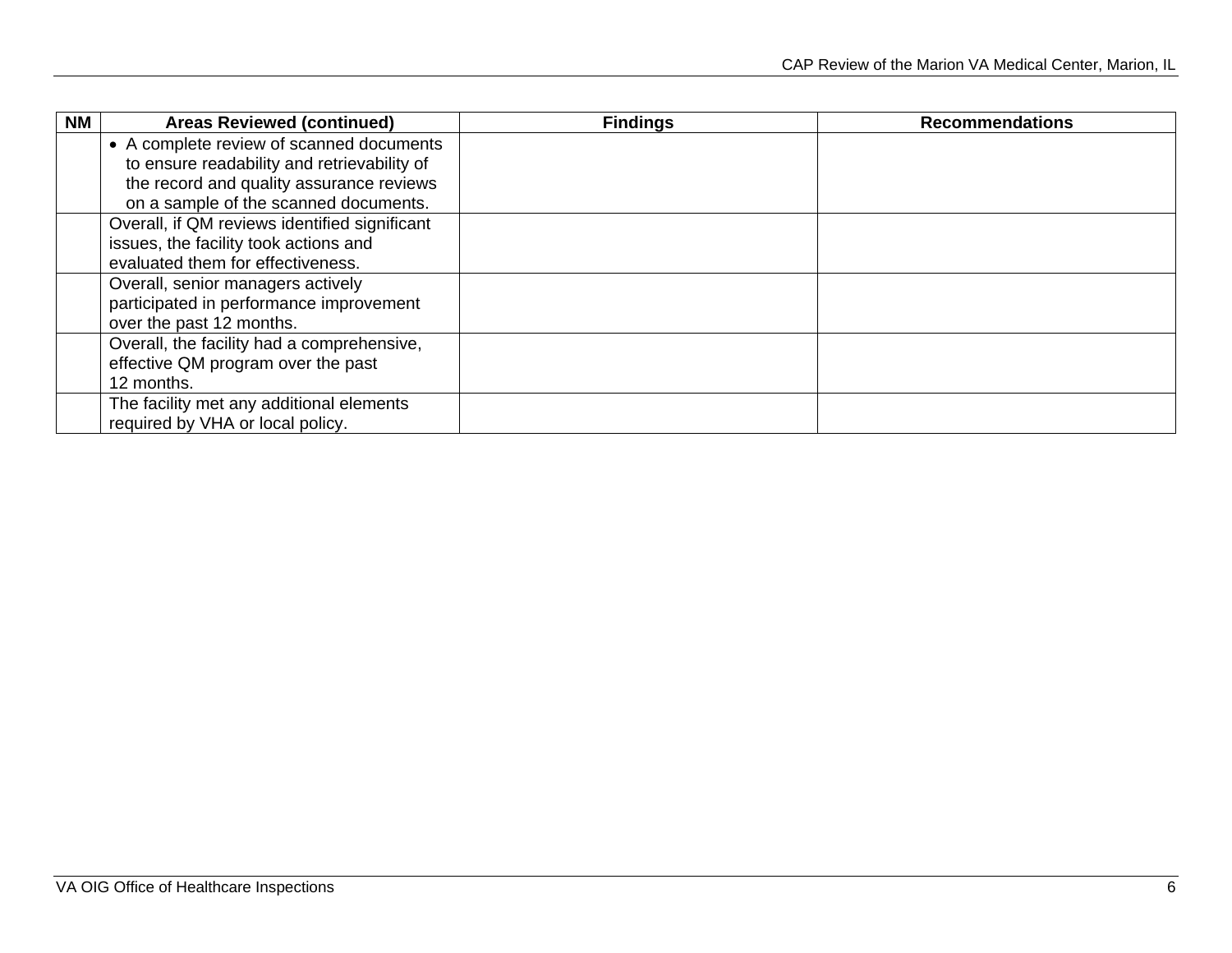## <span id="page-12-0"></span>**EOC**

The purpose of this review was to determine whether the facility maintained a clean and safe health care environment in accordance with applicable requirements. We also determined whether the facility met selected requirements in emergency management.<sup>b</sup>

We inspected the ED, the CLC, inpatient units (medical/surgical and intensive care), and outpatient clinics (behavior health, primary care clinics at the main facility and the annex, and specialty clinics.) We also performed perimeter inspections of the Building 37 Remodel and ED Remodel construction sites. Additionally, we reviewed relevant documents, including 10 employee training and competency records, and conversed with key employees and managers. The table below shows the areas reviewed for this topic. Any items that did not apply to this facility are marked NA. The facility generally met requirements. We made no recommendations.

| <b>NM</b> | <b>Areas Reviewed for General EOC</b>          | <b>Findings</b> | <b>Recommendations</b> |
|-----------|------------------------------------------------|-----------------|------------------------|
|           | EOC Committee minutes reflected sufficient     |                 |                        |
|           | detail regarding identified deficiencies,      |                 |                        |
|           | corrective actions taken, and tracking of      |                 |                        |
|           | corrective actions to closure for the facility |                 |                        |
|           | and the community based outpatient clinics.    |                 |                        |
|           | The facility conducted an infection            |                 |                        |
|           | prevention risk assessment.                    |                 |                        |
|           | <b>Infection Prevention/Control Committee</b>  |                 |                        |
|           | minutes documented discussion of identified    |                 |                        |
|           | high-risk areas, actions implemented to        |                 |                        |
|           | address those areas, and follow-up on          |                 |                        |
|           | implemented actions and included analysis      |                 |                        |
|           | of surveillance activities and data.           |                 |                        |
|           | The facility had established a process for     |                 |                        |
|           | cleaning equipment.                            |                 |                        |
|           | The facility conducted required fire drills in |                 |                        |
|           | buildings designated for health care           |                 |                        |
|           | occupancy and documented drill critiques.      |                 |                        |
|           | The facility had a policy/procedure/guideline  |                 |                        |
|           | for identification of individuals entering the |                 |                        |
|           | facility, and units/areas complied with        |                 |                        |
|           | requirements.                                  |                 |                        |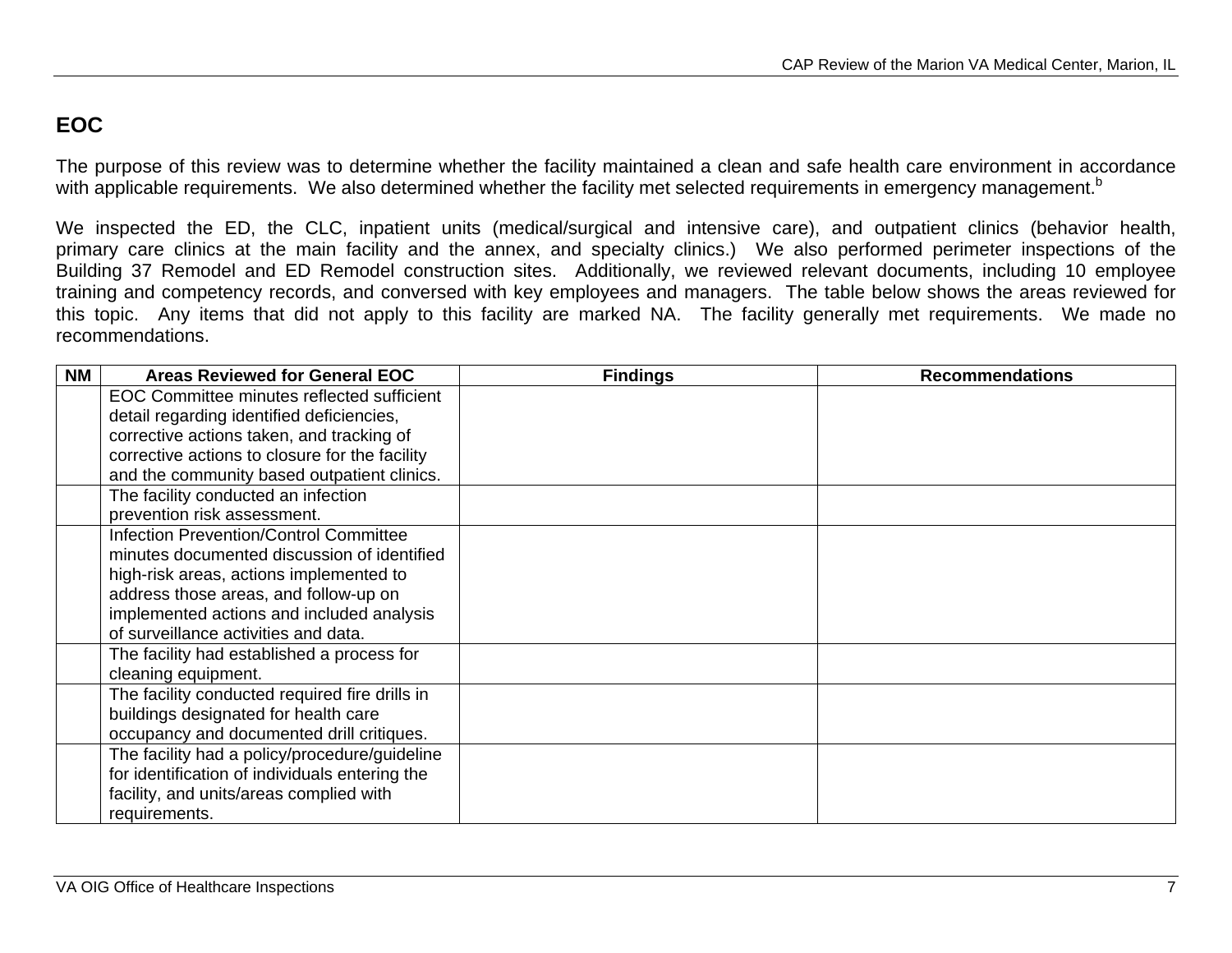| <b>NM</b> | <b>Areas Reviewed for General EOC</b>          | <b>Findings</b> | <b>Recommendations</b> |
|-----------|------------------------------------------------|-----------------|------------------------|
|           | (continued)                                    |                 |                        |
|           | The facility met fire safety requirements.     |                 |                        |
|           | The facility met environmental safety          |                 |                        |
|           | requirements.                                  |                 |                        |
|           | The facility met infection prevention          |                 |                        |
|           | requirements.                                  |                 |                        |
|           | The facility met medication safety and         |                 |                        |
|           | security requirements.                         |                 |                        |
|           | The facility met patient privacy requirements. |                 |                        |
|           | The facility complied with any additional      |                 |                        |
|           | elements required by VHA, local policy, or     |                 |                        |
|           | other regulatory standards.                    |                 |                        |
|           | <b>Areas Reviewed for SCI Center</b>           |                 |                        |
| NA .      | The facility completed and documented          |                 |                        |
|           | required inspection checklists of all ceiling  |                 |                        |
|           | mounted patient lifts.                         |                 |                        |
| <b>NA</b> | The facility met fire safety requirements in   |                 |                        |
|           | the SCI Center.                                |                 |                        |
| <b>NA</b> | The facility met environmental safety          |                 |                        |
|           | requirements in the SCI Center.                |                 |                        |
| <b>NA</b> | The facility met infection prevention          |                 |                        |
|           | requirements in the SCI Center.                |                 |                        |
| <b>NA</b> | The facility met medication safety and         |                 |                        |
|           | security requirements in the SCI Center.       |                 |                        |
| <b>NA</b> | The facility met patient privacy requirements  |                 |                        |
|           | in the SCI Center.                             |                 |                        |
| <b>NA</b> | The facility complied with any additional      |                 |                        |
|           | elements required by VHA, local policy, or     |                 |                        |
|           | other regulatory standards.                    |                 |                        |
|           | <b>Areas Reviewed for Emergency</b>            |                 |                        |
|           | <b>Management</b>                              |                 |                        |
|           | The facility had a documented Hazard           |                 |                        |
|           | Vulnerability Assessment and reviewed the      |                 |                        |
|           | assessment annually.                           |                 |                        |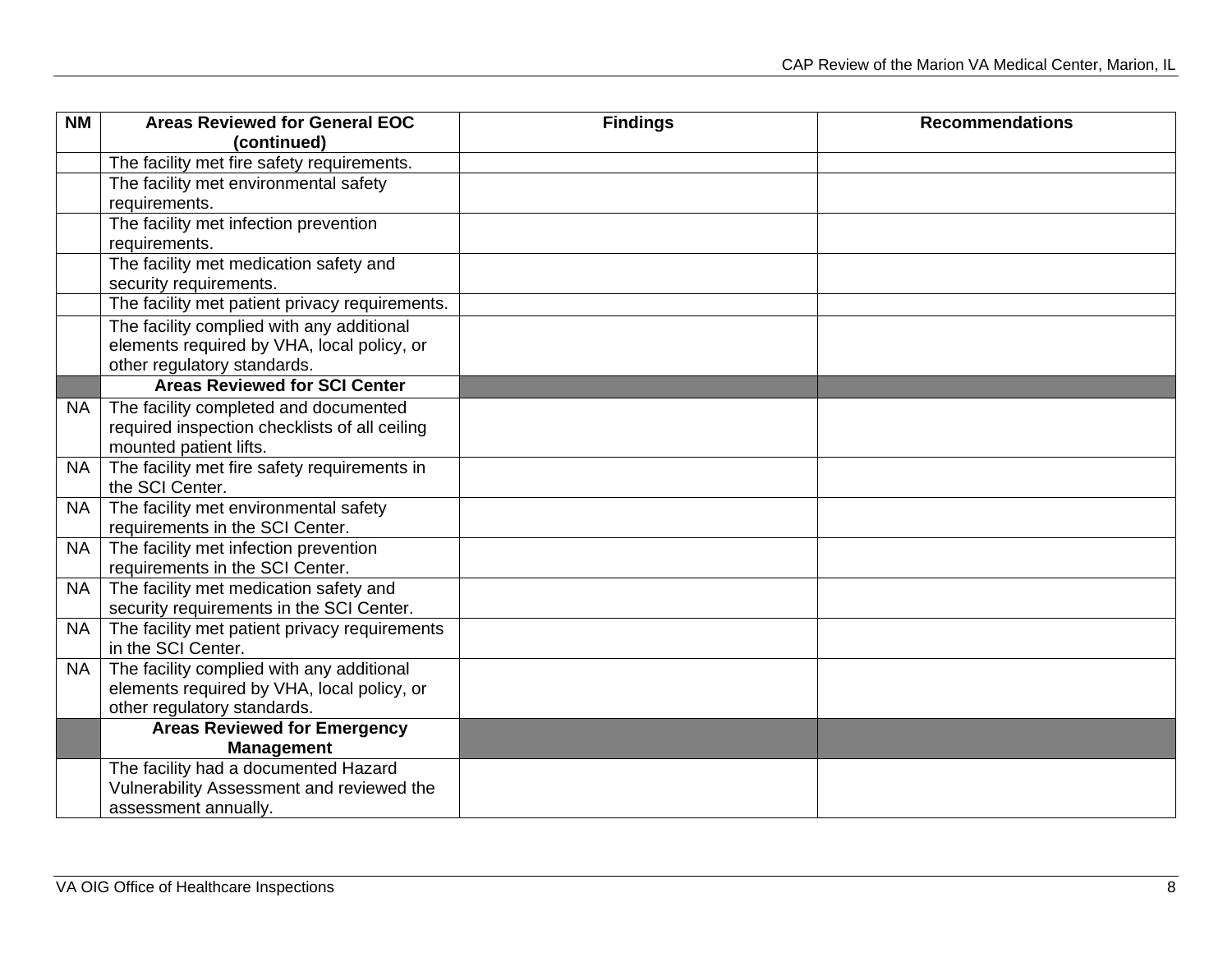| <b>NM</b> | <b>Areas Reviewed for Emergency</b>              | <b>Findings</b> | <b>Recommendations</b> |
|-----------|--------------------------------------------------|-----------------|------------------------|
|           | <b>Management (continued)</b>                    |                 |                        |
|           | The facility maintained a list of resources      |                 |                        |
|           | and assets it may need during an                 |                 |                        |
|           | emergency.                                       |                 |                        |
|           | The facility had a written Emergency             |                 |                        |
|           | Operations Plan that addressed key               |                 |                        |
|           | components.                                      |                 |                        |
|           | The facility had a written description of how it |                 |                        |
|           | will respond to an influx of potentially         |                 |                        |
|           | infectious patients and a plan for managing      |                 |                        |
|           | them over an extended period of time.            |                 |                        |
|           | Employees received training and                  |                 |                        |
|           | competency assessment on use of                  |                 |                        |
|           | emergency evacuation devices.                    |                 |                        |
|           | Evacuation devices were immediately              |                 |                        |
|           | accessible and in good repair.                   |                 |                        |
|           | The facility complied with any additional        |                 |                        |
|           | elements required by VHA, local policy, or       |                 |                        |
|           | other regulatory standards.                      |                 |                        |
|           | <b>Areas Reviewed for Construction Safety</b>    |                 |                        |
|           | The facility met selected dust control,          |                 |                        |
|           | temporary barrier, storage, and security         |                 |                        |
|           | requirements for the construction site           |                 |                        |
|           | perimeter.                                       |                 |                        |
|           | The facility complied with any additional        |                 |                        |
|           | elements required by VHA or local policy, or     |                 |                        |
|           | other regulatory standards.                      |                 |                        |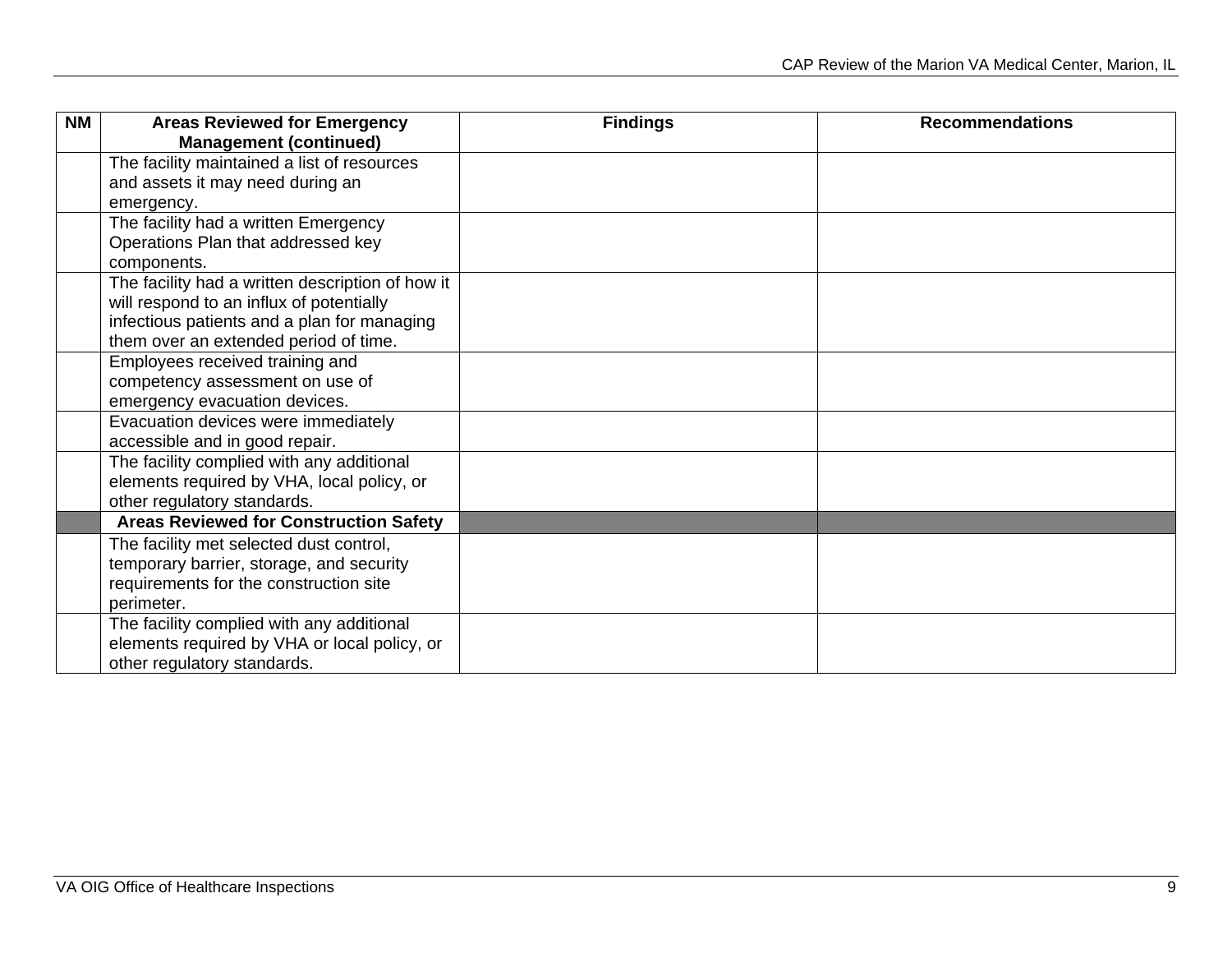## <span id="page-15-0"></span>**Medication Management**

The purpose of this review was to determine whether the facility had established safe medication storage practices in accordance with VHA policy and Joint Commission standards.<sup>c</sup>

We reviewed relevant documents, the training records of 20 nursing employees, and pharmacy monthly medication storage area inspection documentation for the past 6 months. Additionally, we inspected the ED, post-anesthesia care unit, CLC, and medical/surgical unit and for these areas reviewed documentation of narcotic wastage from automated dispensing machines and inspected crash carts containing emergency medications. The table below shows the areas reviewed for this topic. The area marked as NM did not meet applicable requirements and needed improvement. Any items that did not apply to this facility are marked NA.

| <b>NM</b> | <b>Areas Reviewed</b>                          | <b>Findings</b> | <b>Recommendations</b> |
|-----------|------------------------------------------------|-----------------|------------------------|
|           | Facility policy addressed medication receipt   |                 |                        |
|           | in patient care areas, storage procedures      |                 |                        |
|           | until administration, and staff authorized to  |                 |                        |
|           | have access to medications and areas used      |                 |                        |
|           | to store them.                                 |                 |                        |
|           | The facility required two signatures on        |                 |                        |
|           | controlled substances partial dose wasting.    |                 |                        |
|           | The facility defined those medications and     |                 |                        |
|           | supplies needed for emergencies and            |                 |                        |
|           | procedures for crash cart checks, checks       |                 |                        |
|           | included all required elements, and the        |                 |                        |
|           | facility conducted checks with the frequency   |                 |                        |
|           | required by local policy.                      |                 |                        |
|           | The facility prohibited storage of potassium   |                 |                        |
|           | chloride vials in patient care areas.          |                 |                        |
| <b>NA</b> | If the facility stocked heparin in             |                 |                        |
|           | concentrations of more than 5,000 units per    |                 |                        |
|           | milliliter in patient care areas, the Chief of |                 |                        |
|           | Pharmacy approved it.                          |                 |                        |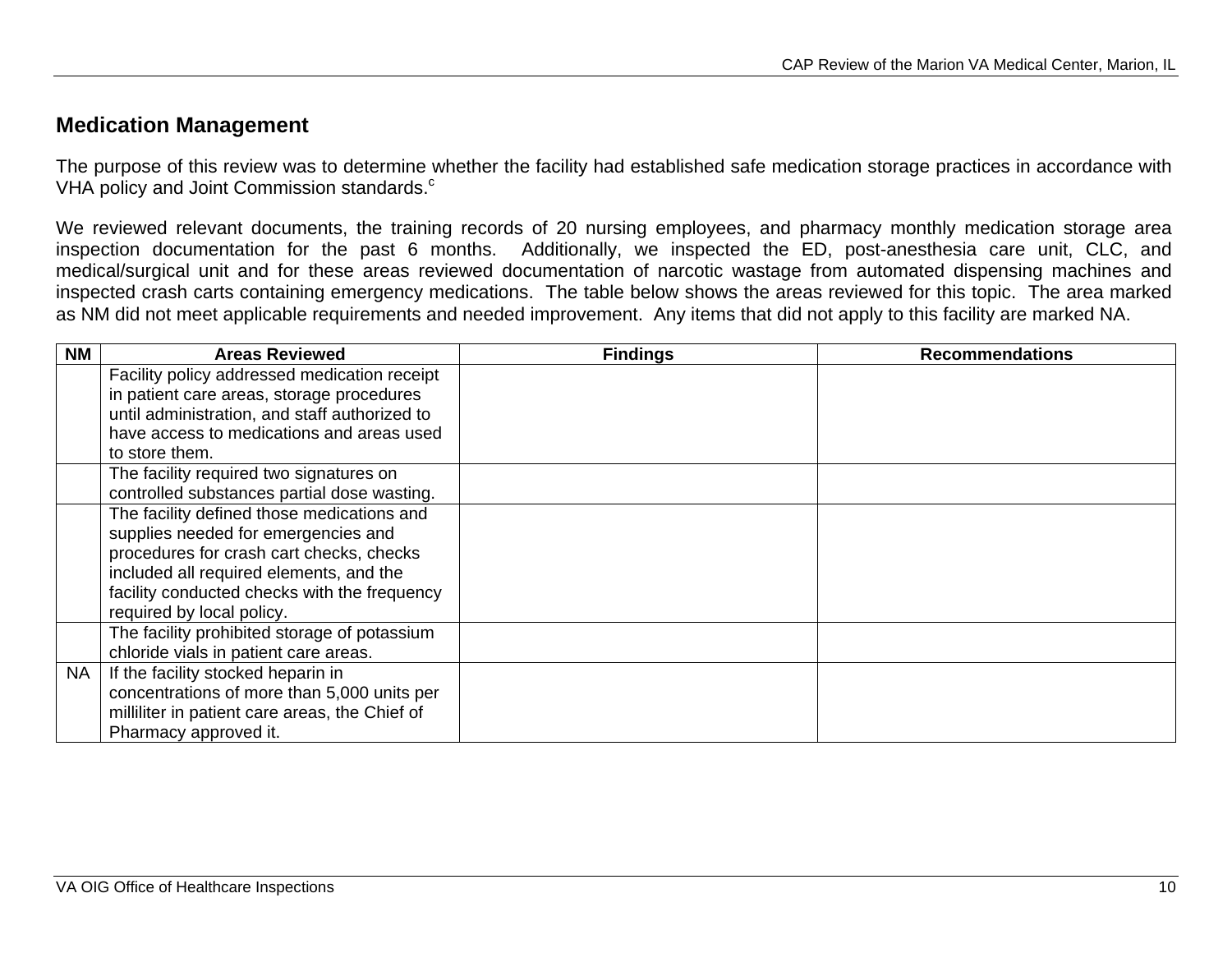| <b>NM</b> | <b>Areas Reviewed (continued)</b>                                                  | <b>Findings</b>                           | <b>Recommendations</b>                   |
|-----------|------------------------------------------------------------------------------------|-------------------------------------------|------------------------------------------|
|           | The facility maintained a list of the look-alike                                   |                                           |                                          |
|           | and sound-alike medications it stores,                                             |                                           |                                          |
|           | dispenses, and administers; reviewed this                                          |                                           |                                          |
|           | list annually and ensured it was available for                                     |                                           |                                          |
|           | staff reference; and had labeling/storage                                          |                                           |                                          |
|           | processes to prevent errors.                                                       |                                           |                                          |
|           | The facility identified in writing its high-alert                                  |                                           |                                          |
|           | and hazardous medications, ensured the                                             |                                           |                                          |
|           | high-alert list was available for staff                                            |                                           |                                          |
|           | reference, and had processes to manage                                             |                                           |                                          |
|           | these medications.                                                                 |                                           |                                          |
| X         | The facility conducted and documented                                              | • The ED, operating room, CLC, and        | 3. We recommended that facility managers |
|           | inspections of all medication storage areas                                        | medical/surgical unit all had one or more | ensure monthly medication storage area   |
|           | at least monthly, fully implemented corrective                                     | missed monthly medication storage area    | inspections are completed and monitor    |
|           | actions, and monitored the changes.                                                | inspection.                               | compliance.                              |
|           | The facility/Pharmacy Service had a written                                        |                                           |                                          |
|           | policy for safe use of automated dispensing                                        |                                           |                                          |
|           | machines that included oversight of                                                |                                           |                                          |
|           | overrides and employee training and                                                |                                           |                                          |
|           | minimum competency requirements for                                                |                                           |                                          |
|           | users, and employees received training or                                          |                                           |                                          |
|           | competency assessment in accordance with                                           |                                           |                                          |
|           | local policy.                                                                      |                                           |                                          |
|           | The facility employed practices to prevent                                         |                                           |                                          |
|           | wrong-route drug errors.                                                           |                                           |                                          |
| <b>NA</b> | Medications prepared but not immediately<br>administered contained labels with all |                                           |                                          |
|           | required elements.                                                                 |                                           |                                          |
|           | The facility removed medications awaiting                                          |                                           |                                          |
|           | destruction or stored them separately from                                         |                                           |                                          |
|           | medications available for administration.                                          |                                           |                                          |
|           | The facility met multi-dose insulin pen                                            |                                           |                                          |
|           | requirements.                                                                      |                                           |                                          |
|           | The facility complied with any additional                                          |                                           |                                          |
|           | elements required by VHA or local policy.                                          |                                           |                                          |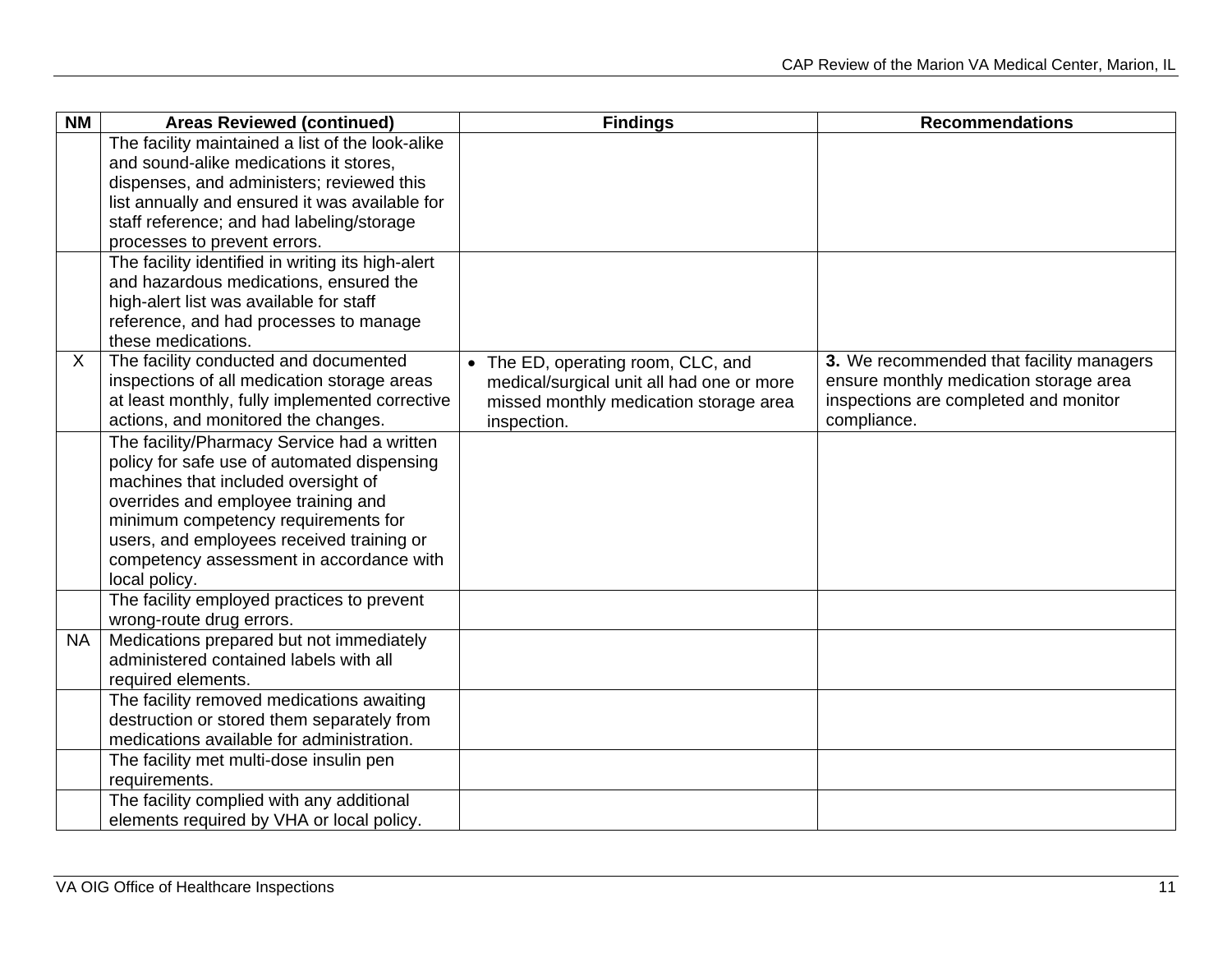## <span id="page-17-0"></span>**Coordination of Care**

The purpose of this review was to evaluate the consult management process and the completion of inpatient clinical consults.<sup>d</sup>

We reviewed relevant documents, and we conversed with key employees. Additionally, we reviewed the EHRs of 39 randomly selected patients who had a consult requested during an acute care admission from January 1 through June 30, 2014. The table below shows the areas reviewed for this topic. The area marked as NM did not meet applicable requirements and needed improvement. Any items that did not apply to this facility are marked NA.

| <b>NM</b> | <b>Areas Reviewed</b>                                | <b>Findings</b>                           | <b>Recommendations</b>                                                             |
|-----------|------------------------------------------------------|-------------------------------------------|------------------------------------------------------------------------------------|
|           | A committee oversaw the facility's consult           |                                           |                                                                                    |
|           | management processes.                                |                                           |                                                                                    |
|           | Major bed services had designated                    |                                           |                                                                                    |
|           | employees to:                                        |                                           |                                                                                    |
|           | • Provide training in the use of the                 |                                           |                                                                                    |
|           | computerized consult package                         |                                           |                                                                                    |
|           | • Review and manage consults                         |                                           |                                                                                    |
| X         | Consult requests met selected requirements:          | Nineteen consult requests (49 percent)    | 4. We recommended that requestors                                                  |
|           | • Requestors included the reason for the<br>consult. | did not include "inpatient" in the title. | consistently select the proper consult title<br>and that facility managers monitor |
|           | • Requestors selected the proper consult<br>title.   |                                           | compliance.                                                                        |
|           | • Consultants appropriately changed consult          |                                           |                                                                                    |
|           | statuses, linked responses to the requests,          |                                           |                                                                                    |
|           | and completed consults within the                    |                                           |                                                                                    |
|           | specified timeframe.                                 |                                           |                                                                                    |
|           | The facility met any additional elements             |                                           |                                                                                    |
|           | required by VHA or local policy.                     |                                           |                                                                                    |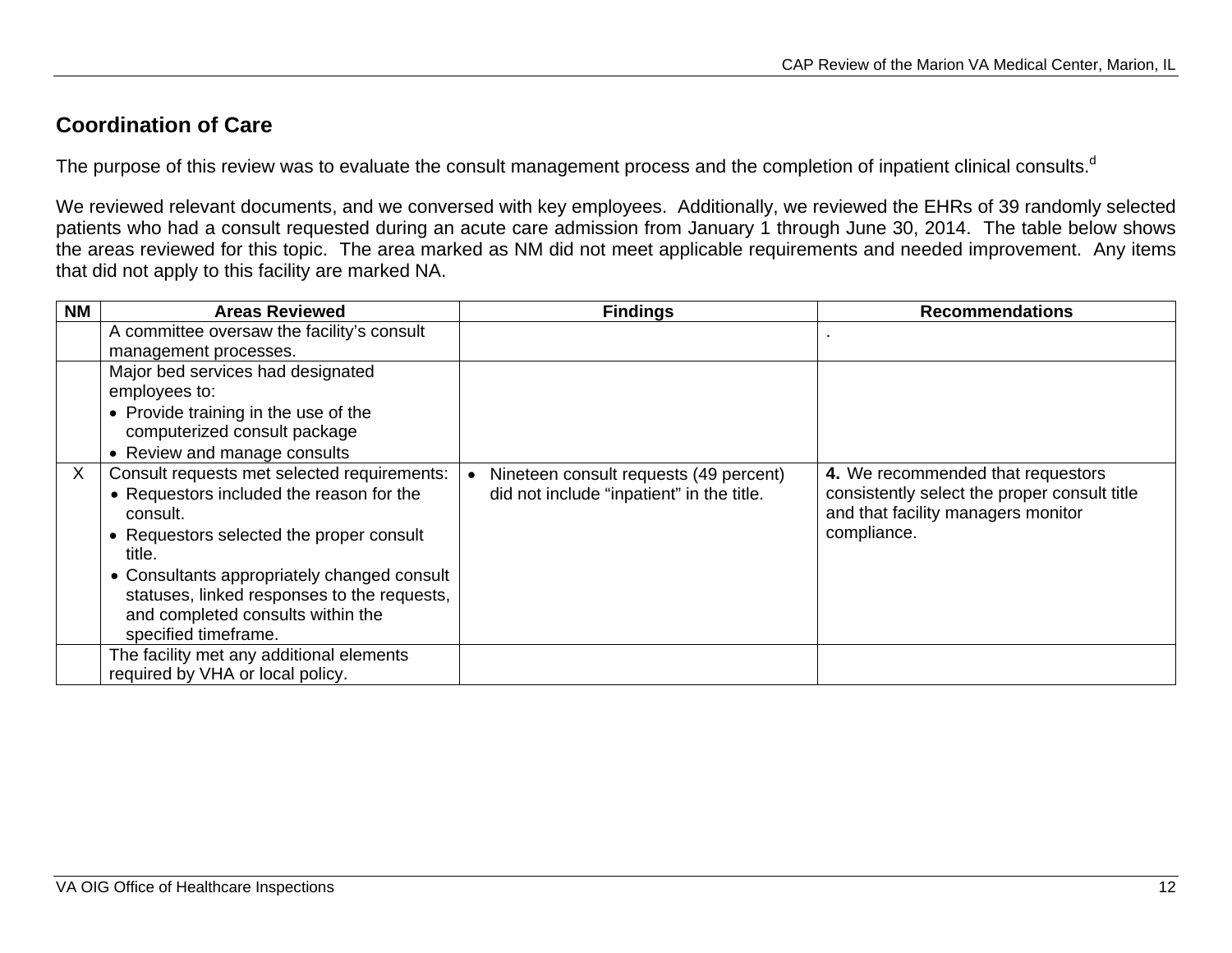## <span id="page-18-0"></span>**CT Radiation Monitoring**

The purpose of this review was to determine whether the facility complied with selected VHA radiation safety requirements and to follow up on recommendations regarding monitoring and documenting radiation dose from a 2011 report, *Healthcare*  Inspection – Radiation Safety in Veterans Health Administration Facilities, Report No. 10-02178-120, March 10, 2011.<sup>e</sup>

We reviewed relevant documents, including qualifications and dosimetry monitoring for 15 CT technologists and CT scanner inspection reports, and conversed with key managers and employees. We also reviewed the EHRs of 50 randomly selected patients who had a CT scan January 1–December 31, 2014. The table below shows the areas reviewed for this topic. The areas marked as NM did not meet applicable requirements and needed improvement. Any items that did not apply to this facility are marked NA.

| <b>NM</b> | <b>Areas Reviewed</b>                                                                                                                                                                                                                                                                                                                                                                                                                                                                                               | <b>Findings</b>                                                                                                                                                                                                                                                                                                                                      | <b>Recommendations</b>                                                                                              |
|-----------|---------------------------------------------------------------------------------------------------------------------------------------------------------------------------------------------------------------------------------------------------------------------------------------------------------------------------------------------------------------------------------------------------------------------------------------------------------------------------------------------------------------------|------------------------------------------------------------------------------------------------------------------------------------------------------------------------------------------------------------------------------------------------------------------------------------------------------------------------------------------------------|---------------------------------------------------------------------------------------------------------------------|
| X         | The facility had a designated Radiation<br>Safety Officer responsible for oversight of<br>the radiation safety program.<br>The facility had a CT/imaging/radiation<br>safety policy or procedure that included:<br>• A CT quality control program with program<br>monitoring by a medical physicist at least<br>annually, image quality monitoring, and CT<br>scanner maintenance<br>• CT protocol monitoring to ensure doses<br>were as low as reasonably achievable and<br>a method for identifying and reporting | The facility did not have a CT policy that<br>addressed:<br>$\circ$ A CT quality control program<br>o Monitoring CT protocols to ensure they<br>are as low as reasonably achievable<br>o A method for identifying and reporting<br>excessive patient doses for CT to the<br><b>Radiation Safety Officer</b><br>o A process for managing/reviewing CT | 5. We recommended that the facility develop<br>a computed tomography policy that includes<br>all required elements. |
|           | excessive CT patient doses to the<br><b>Radiation Safety Officer</b><br>• A process for managing/reviewing CT<br>protocols and procedures to follow when<br>revising protocols<br>• Radiologist review of appropriateness of<br>CT orders and specification of protocol<br>prior to scans                                                                                                                                                                                                                           | protocols, including how often the<br>protocols are to be reviewed<br>o Radiologist review of appropriateness<br>of the CT order<br>o Protocol specification by the radiologist<br>before the patient is scanned                                                                                                                                     |                                                                                                                     |
|           | A radiologist and technologist expert in CT<br>reviewed all CT protocols revised during the<br>past 12 months.                                                                                                                                                                                                                                                                                                                                                                                                      |                                                                                                                                                                                                                                                                                                                                                      |                                                                                                                     |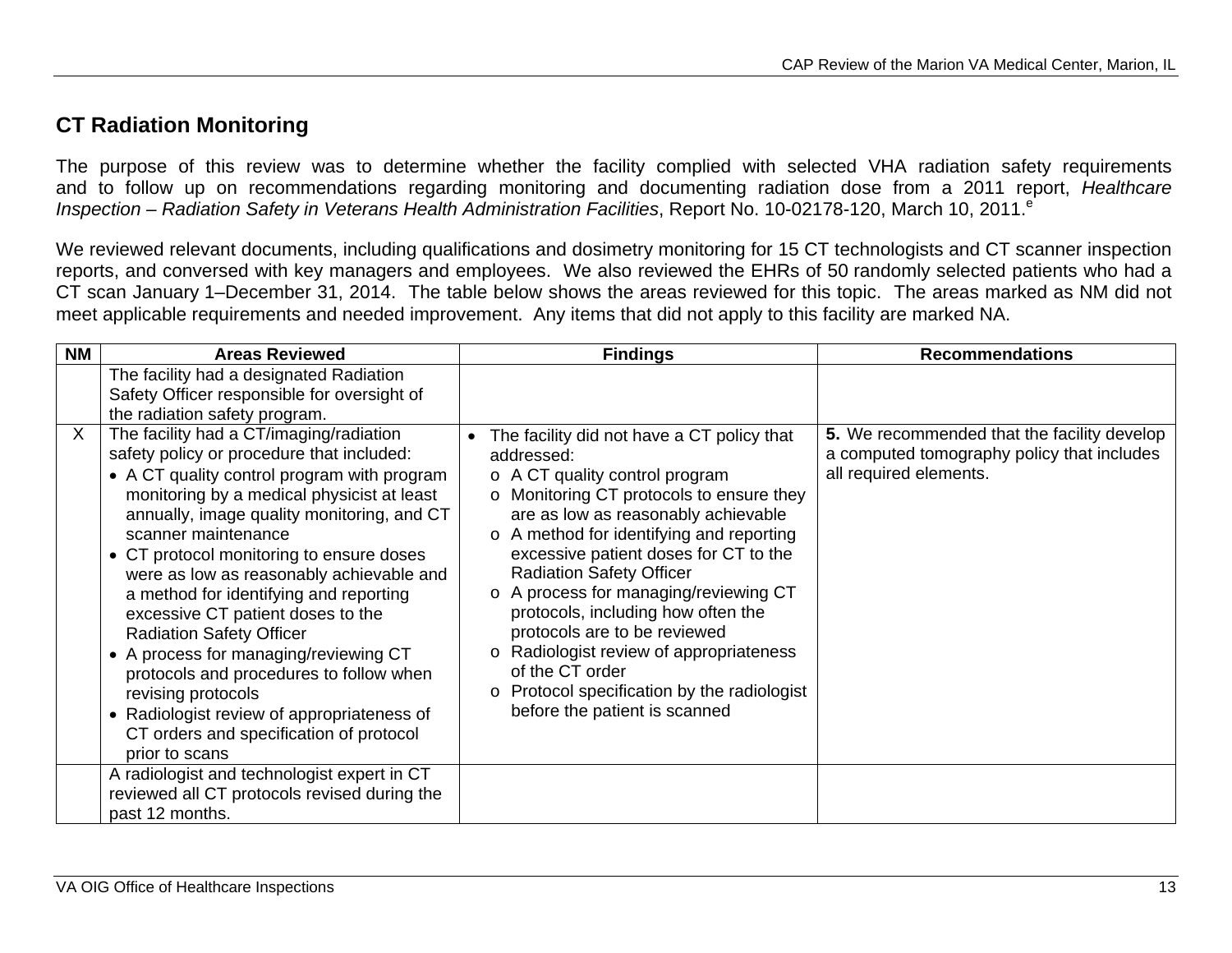| <b>NM</b> | <b>Areas Reviewed (continued)</b>                                                                                                                                                                                                                                                  | <b>Findings</b>                                                                                                                                                                            | <b>Recommendations</b>                                                                                                                                                                                                                                                              |
|-----------|------------------------------------------------------------------------------------------------------------------------------------------------------------------------------------------------------------------------------------------------------------------------------------|--------------------------------------------------------------------------------------------------------------------------------------------------------------------------------------------|-------------------------------------------------------------------------------------------------------------------------------------------------------------------------------------------------------------------------------------------------------------------------------------|
|           | A medical physicist tested a sample of CT                                                                                                                                                                                                                                          |                                                                                                                                                                                            |                                                                                                                                                                                                                                                                                     |
|           | protocols at least annually.                                                                                                                                                                                                                                                       |                                                                                                                                                                                            |                                                                                                                                                                                                                                                                                     |
| X         | A medical physicist performed and<br>documented CT scanner annual inspections,<br>an initial inspection after acquisition, and<br>follow-up inspections after repairs or<br>modifications affecting dose or image quality<br>prior to the scanner's return to clinical<br>service. | • One CT scanner that had a repair or<br>modification that affected dose or image<br>quality did not receive an inspection by a<br>medical physicist before return to clinical<br>service. | 6. We recommended that a medical<br>physicist inspect computed tomography<br>scanners that have repairs or modifications<br>that affect dose or image quality before<br>return to clinical service and document the<br>inspection and that facility managers monitor<br>compliance. |
|           | If required by local policy, radiologists<br>included patient radiation dose in the CT<br>report available for clinician review and<br>documented the dose in the required<br>application(s), and any summary reports<br>provided by teleradiology included dose<br>information.   |                                                                                                                                                                                            |                                                                                                                                                                                                                                                                                     |
|           | CT technologists had required certifications<br>or written affirmation of competency if<br>"grandfathered in" prior to January 1987, and<br>technologists hired after July 1, 2014, had<br>CT certification.                                                                       |                                                                                                                                                                                            |                                                                                                                                                                                                                                                                                     |
|           | There was documented evidence that CT<br>technologists had annual radiation safety<br>training and dosimetry monitoring.                                                                                                                                                           |                                                                                                                                                                                            |                                                                                                                                                                                                                                                                                     |
|           | If required by local policy, CT technologists<br>had documented training on dose<br>reduction/optimization techniques and safe<br>procedures for operating the types of CT<br>equipment they used.                                                                                 |                                                                                                                                                                                            |                                                                                                                                                                                                                                                                                     |
|           | The facility complied with any additional<br>elements required by VHA or local policy.                                                                                                                                                                                             |                                                                                                                                                                                            |                                                                                                                                                                                                                                                                                     |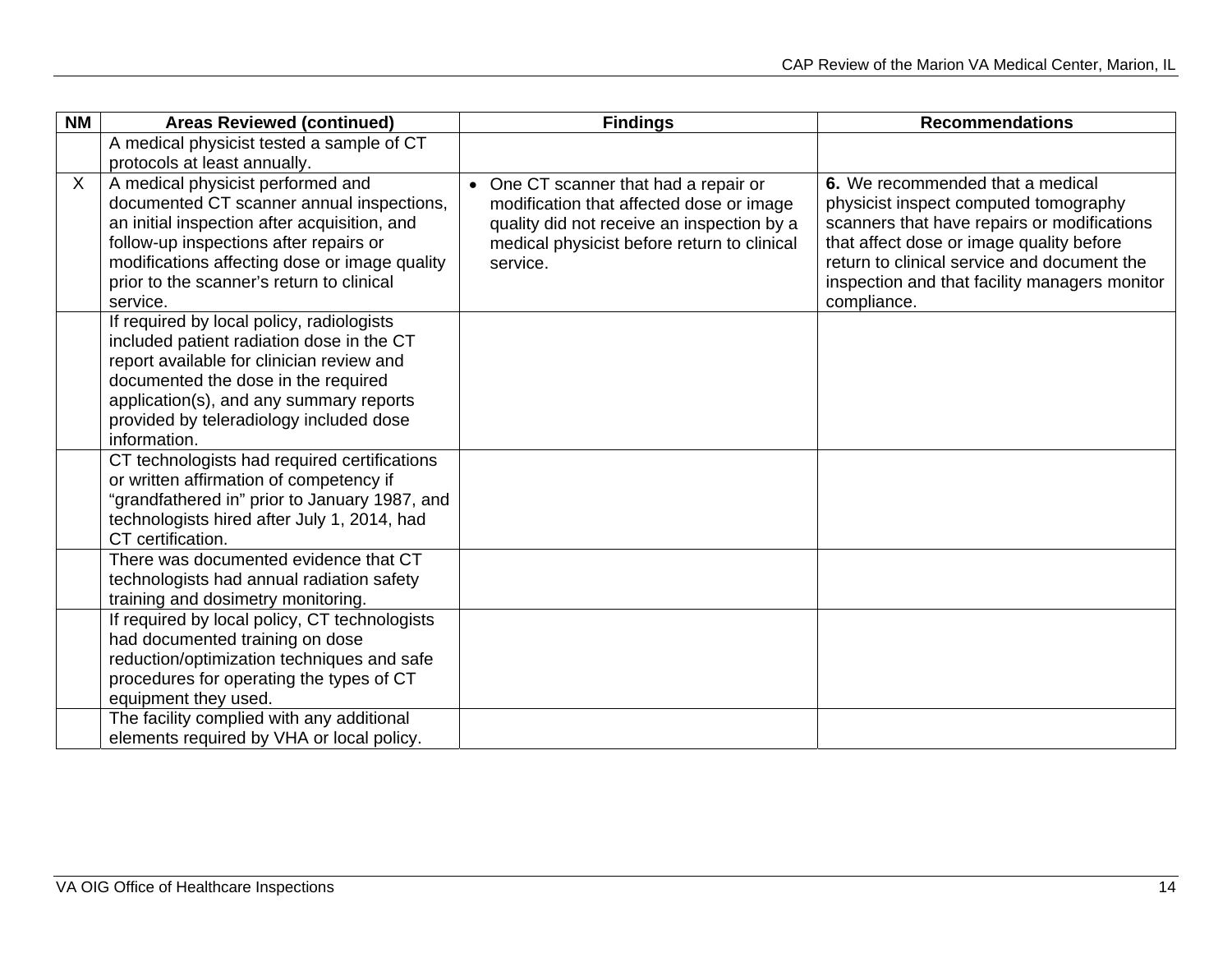## <span id="page-20-0"></span>**ADs**

The purpose of this review was to determine whether the facility complied with selected requirements for ADs for patients.<sup>f</sup>

We reviewed relevant documents and conversed with key employees. Additionally, we reviewed the EHRs of 50 randomly selected patients who had an acute care admission January 1–December 31, 2014. The table below shows the areas reviewed for this topic. The area marked as NM did not meet applicable requirements and needed improvement. Any items that did not apply to this facility are marked NA.

| <b>NM</b> | <b>Areas Reviewed</b>                                                                                                                                                                                                                | <b>Findings</b>                                                                                                                                                                                                                                                                                                        | <b>Recommendations</b>                                                                                                                                                                                                                                                                                                                     |
|-----------|--------------------------------------------------------------------------------------------------------------------------------------------------------------------------------------------------------------------------------------|------------------------------------------------------------------------------------------------------------------------------------------------------------------------------------------------------------------------------------------------------------------------------------------------------------------------|--------------------------------------------------------------------------------------------------------------------------------------------------------------------------------------------------------------------------------------------------------------------------------------------------------------------------------------------|
|           | The facility had an AD policy that addressed:<br>• AD notification, screening, and                                                                                                                                                   |                                                                                                                                                                                                                                                                                                                        |                                                                                                                                                                                                                                                                                                                                            |
|           | discussions                                                                                                                                                                                                                          |                                                                                                                                                                                                                                                                                                                        |                                                                                                                                                                                                                                                                                                                                            |
|           | • Proper use of AD note titles                                                                                                                                                                                                       |                                                                                                                                                                                                                                                                                                                        |                                                                                                                                                                                                                                                                                                                                            |
|           | Employees screened inpatients to determine<br>whether they had ADs and used appropriate<br>note titles to document screening.                                                                                                        |                                                                                                                                                                                                                                                                                                                        |                                                                                                                                                                                                                                                                                                                                            |
|           | When patients provided copies of their<br>current ADs, employees had scanned them<br>into the EHR.<br>• Employees correctly posted patients' AD<br>status.                                                                           |                                                                                                                                                                                                                                                                                                                        |                                                                                                                                                                                                                                                                                                                                            |
| X         | Employees asked inpatients if they would<br>like to discuss creating, changing, and/or<br>revoking ADs.<br>• When inpatients requested a discussion,<br>employees documented the discussion<br>and used the required AD note titles. | Thirty-one of the 47 applicable EHRs<br>(66 percent) did not contain<br>documentation that employees asked<br>patients whether they wished to discuss<br>creating, changing, and/or revoking ADs.<br>Two of the six applicable EHRs did not<br>contain documentation that employees<br>held the discussions requested. | 7. We recommended that employees ask<br>inpatients whether they would like to discuss<br>creating, changing, and/or revoking advance<br>directives and that facility managers monitor<br>compliance.<br>8. We recommended that employees hold<br>advance directive discussions requested by<br>inpatients and document the discussions and |
|           |                                                                                                                                                                                                                                      |                                                                                                                                                                                                                                                                                                                        | that facility managers monitor compliance.                                                                                                                                                                                                                                                                                                 |
|           | The facility met any additional elements                                                                                                                                                                                             |                                                                                                                                                                                                                                                                                                                        |                                                                                                                                                                                                                                                                                                                                            |
|           | required by VHA or local policy.                                                                                                                                                                                                     |                                                                                                                                                                                                                                                                                                                        |                                                                                                                                                                                                                                                                                                                                            |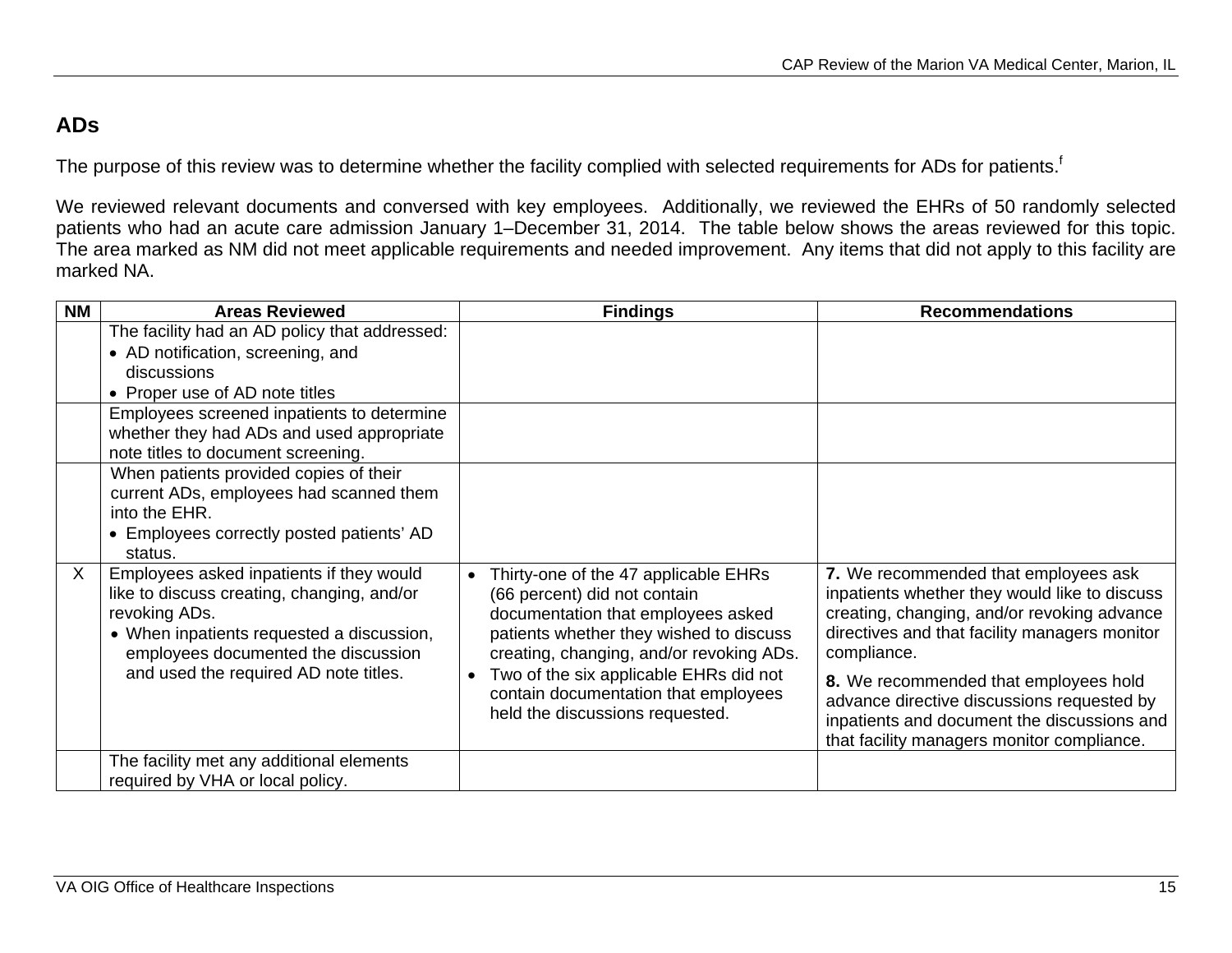## <span id="page-21-0"></span>**Surgical Complexity**

The purpose of this review was to determine whether the facility provided selected support services appropriate to the assigned surgical complexity designation.<sup>9</sup>

We reviewed relevant documents and the training records of 20 employees, and we conversed with key managers and employees. The table below shows the areas reviewed for this topic. The areas marked as NM did not meet applicable requirements and needed improvement. Any items that did not apply to this facility are marked NA.

| <b>NM</b> | <b>Areas Reviewed</b>                                                                                                                                                                                                                                   |           | <b>Findings</b>                                                                                                                                                                                                                                                                                                                                                                                                                                                                                                                                                               | <b>Recommendations</b>                                                                                                                                                                                                                                                                                                                                                                                                                                                                                        |
|-----------|---------------------------------------------------------------------------------------------------------------------------------------------------------------------------------------------------------------------------------------------------------|-----------|-------------------------------------------------------------------------------------------------------------------------------------------------------------------------------------------------------------------------------------------------------------------------------------------------------------------------------------------------------------------------------------------------------------------------------------------------------------------------------------------------------------------------------------------------------------------------------|---------------------------------------------------------------------------------------------------------------------------------------------------------------------------------------------------------------------------------------------------------------------------------------------------------------------------------------------------------------------------------------------------------------------------------------------------------------------------------------------------------------|
| X         | Facility policy defined appropriate availability<br>for all support services required by VHA for<br>the facility's surgical designation.                                                                                                                |           | Electrocardiogram, blood bank,<br>respiratory therapy, and radiology policies<br>did not clearly define appropriate<br>availability for all support services.                                                                                                                                                                                                                                                                                                                                                                                                                 | 9. We recommended that the facility revise<br>the electrocardiogram, blood bank,<br>respiratory therapy, and radiology policies to<br>clearly define appropriate availability for<br>support services.                                                                                                                                                                                                                                                                                                        |
| X         | Employees providing selected tests and<br>patient care after operational hours had<br>appropriate competency assessments and<br>validation.                                                                                                             | $\bullet$ | None of the 10 employees in the ED and<br>on the inpatient medical/surgical unit had<br>12-lead electrocardiogram competency<br>assessment and validation included in<br>their competency checklists or 12-lead<br>electrocardiogram competency<br>assessment and validation documentation<br>completed.<br>None of the 10 employees on the<br>intensive care unit had post-anesthesia<br>care competency assessment and<br>validation included in their competency<br>checklists or post-anesthesia care<br>competency assessment and validation<br>documentation completed. | <b>10.</b> We recommended that facility managers<br>ensure Emergency Department and inpatient<br>medical/surgical unit employees have<br>12-lead electrocardiogram competency<br>assessment and validation included in their<br>competency checklists and completed and<br>documented.<br>11. We recommended that facility managers<br>ensure post-anesthesia care competency<br>assessment and validation is included in<br>competency checklists and completed for<br>employees on the intensive care unit. |
|           | The facility properly reported surgical<br>procedures performed that were beyond the<br>facility's surgical complexity designation.<br>• The facility reviewed and implemented<br>recommendations made by the VISN Chief<br><b>Surgical Consultant.</b> |           |                                                                                                                                                                                                                                                                                                                                                                                                                                                                                                                                                                               |                                                                                                                                                                                                                                                                                                                                                                                                                                                                                                               |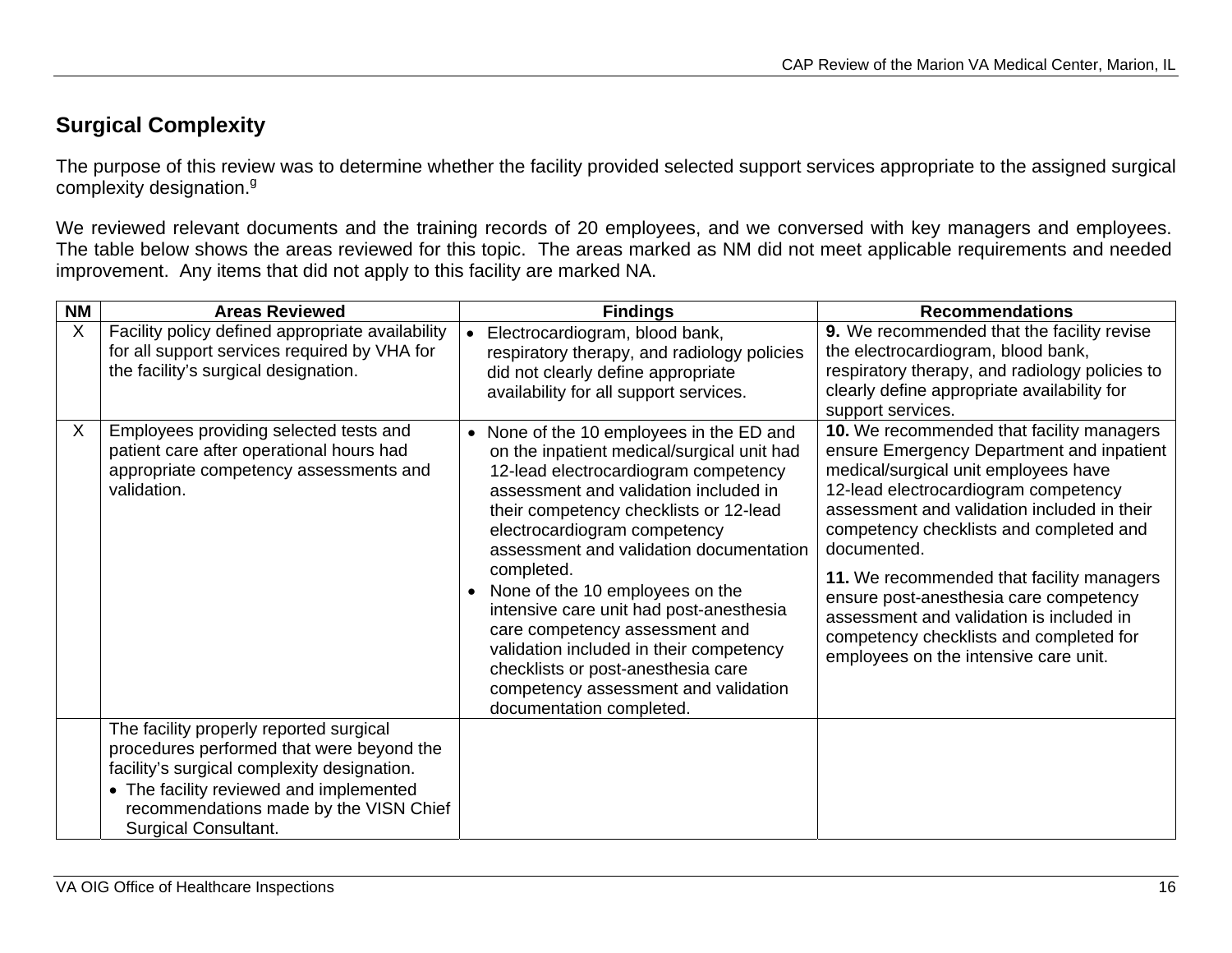| <b>NM</b> | <b>Areas Reviewed (continued)</b>                                                      | <b>Findings</b>                                                                                                                                                                                                                                                                                         | <b>Recommendations</b>                                                                                                                                             |
|-----------|----------------------------------------------------------------------------------------|---------------------------------------------------------------------------------------------------------------------------------------------------------------------------------------------------------------------------------------------------------------------------------------------------------|--------------------------------------------------------------------------------------------------------------------------------------------------------------------|
|           | The facility complied with any additional<br>elements required by VHA or local policy. | VHA policy on surgical designation reviewed,<br>which requires the facility to have a defined<br>plan or policy for the availability of a qualified<br>surgeon 24/7 on call within 60 minutes.<br>The facility did not have a defined plan or<br>policy for the availability of a qualified<br>surgeon. | <b>12.</b> We recommended that facility managers<br>implement a defined plan or policy to have a<br>qualified surgeon available 24/7 on call<br>within 60 minutes. |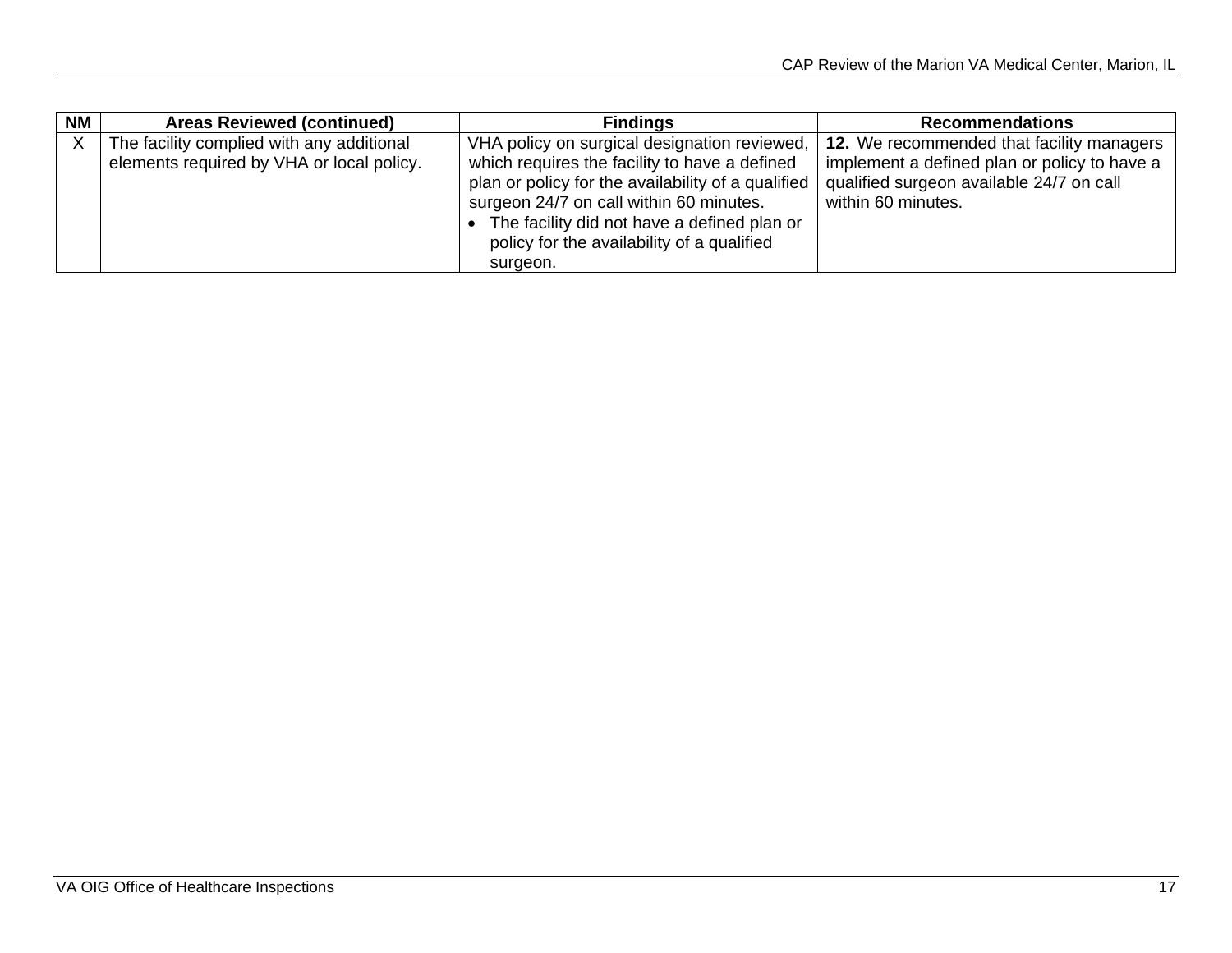## <span id="page-23-0"></span>**EAM**

The purpose of this review was to determine whether the facility complied with selected VHA out of operating room airway management requirements.h

We reviewed relevant documents, including competency assessment documentation of 13 clinicians applicable for the review period January 1–June 30, 2014, and we conversed with key managers and employees. The table below shows the areas reviewed for this topic. The areas marked as NM did not meet applicable requirements and needed improvement. Any items that did not apply to this facility are marked NA.

| <b>NM</b>    | <b>Areas Reviewed</b>                               | <b>Findings</b>                            | <b>Recommendations</b>                       |
|--------------|-----------------------------------------------------|--------------------------------------------|----------------------------------------------|
|              | The facility had a local EAM policy or had a        |                                            |                                              |
|              | documented exemption.                               |                                            |                                              |
| <b>NA</b>    | If the facility had an exemption, it did not        |                                            |                                              |
|              | have employees privileged to perform                |                                            |                                              |
|              | procedures using moderate or deep sedation          |                                            |                                              |
|              | that might lead to airway compromise.               |                                            |                                              |
|              | Facility policy designated a clinical subject       |                                            |                                              |
|              | matter expert, such as the Chief of Staff or        |                                            |                                              |
|              | Chief of Anesthesia, to oversee EAM.                |                                            |                                              |
| $\mathsf{X}$ | Facility policy addressed key VHA                   | Facility policy did not address a plan for | 13. We recommended that the facility revise  |
|              | requirements, including:                            | managing a difficult airway.               | the emergency airway management policy to    |
|              | Competency assessment and                           |                                            | include a plan to manage a difficult airway. |
|              | reassessment processes                              |                                            |                                              |
|              | Use of equipment to confirm proper                  |                                            |                                              |
|              | placement of breathing tubes                        |                                            |                                              |
|              | A plan for managing a difficult airway              |                                            |                                              |
| $\sf X$      | Initial competency assessment for EAM               | Eight of 11 clinicians with initial EAM    | 14. We recommended that the facility ensure  |
|              | included:                                           | competency assessment did not have         | initial clinician emergency airway           |
|              | Subject matter content elements and                 | documentation of all required elements.    | management competency assessment             |
|              | completion of a written test                        |                                            | includes all required elements and that      |
|              | Successful demonstration of procedural<br>$\bullet$ |                                            | facility managers monitor compliance.        |
|              | skills on airway simulators or mannequins           |                                            |                                              |
|              | Successful demonstration of procedural              |                                            |                                              |
|              | skills on patients                                  |                                            |                                              |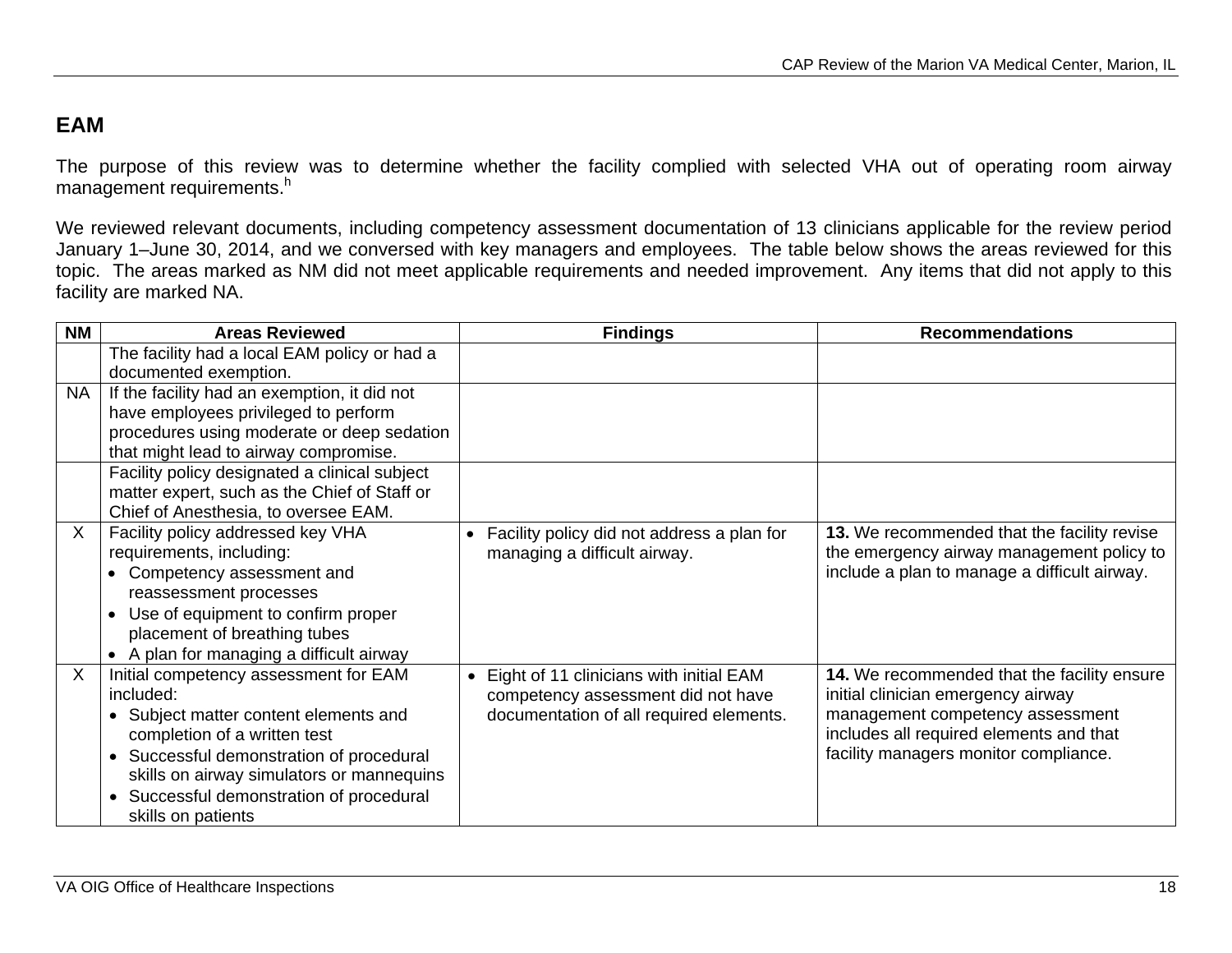| <b>NM</b> | <b>Areas Reviewed (continued)</b>                                                                                                                                                                                                                                                                                                                                                                                                                                                                                                                                                                                                                                                                         | <b>Findings</b>                                                                                                                                                                                                                                                                                                      | <b>Recommendations</b>                                                                                                                                                                                                                                                                          |
|-----------|-----------------------------------------------------------------------------------------------------------------------------------------------------------------------------------------------------------------------------------------------------------------------------------------------------------------------------------------------------------------------------------------------------------------------------------------------------------------------------------------------------------------------------------------------------------------------------------------------------------------------------------------------------------------------------------------------------------|----------------------------------------------------------------------------------------------------------------------------------------------------------------------------------------------------------------------------------------------------------------------------------------------------------------------|-------------------------------------------------------------------------------------------------------------------------------------------------------------------------------------------------------------------------------------------------------------------------------------------------|
| $\sf X$   | Reassessments for continued EAM<br>competency were completed at the time of<br>renewal of privileges or scope of practice<br>and included:<br>• Review of clinician-specific EAM data<br>• Subject matter content elements and<br>completion of a written test<br>• Successful demonstration of procedural<br>skills on airway simulators or mannequins<br>• At least one occurrence of successful<br>airway management and intubation in the<br>preceding 2 years, written certification of<br>competency by the supervisor, or<br>successful demonstration of skills to the<br>subject matter expert<br>• A statement related to EAM if the clinician<br>was not a licensed independent<br>practitioner | Neither of the two clinicians with<br>reassessments for continued EAM<br>competency had all required elements<br>completed at the time of renewal of<br>privileges or scope of practice.                                                                                                                             | 15. We recommended that the facility ensure<br>clinician reassessment for continued<br>emergency airway management competency<br>includes completion of all required elements<br>at the time of renewal of privileges or scope<br>of practice and that facility managers monitor<br>compliance. |
|           | The facility had a clinician with EAM<br>privileges or scope of practice or an<br>anesthesiology staff member available<br>during all hours the facility provided patient<br>care.                                                                                                                                                                                                                                                                                                                                                                                                                                                                                                                        |                                                                                                                                                                                                                                                                                                                      |                                                                                                                                                                                                                                                                                                 |
|           | Video equipment to confirm proper<br>placement of breathing tubes was available<br>for immediate clinician use.                                                                                                                                                                                                                                                                                                                                                                                                                                                                                                                                                                                           |                                                                                                                                                                                                                                                                                                                      |                                                                                                                                                                                                                                                                                                 |
| X         | The facility complied with any additional<br>elements required by VHA or local policy.                                                                                                                                                                                                                                                                                                                                                                                                                                                                                                                                                                                                                    | VHA policy reviewed, which requires a<br>qualified physician to be present in the ED at<br>all times unless the facility has a waiver:<br>• Seven of the 13 assigned EAM providers<br>were ED physicians. This required the<br>sole ED physician to leave the ED, and<br>the facility did not have a current waiver. | 16. We recommended that the facility ensure<br>that a qualified, non-Emergency Department<br>clinician is assigned inpatient emergency<br>airway management coverage and that<br>facility managers monitor compliance.                                                                          |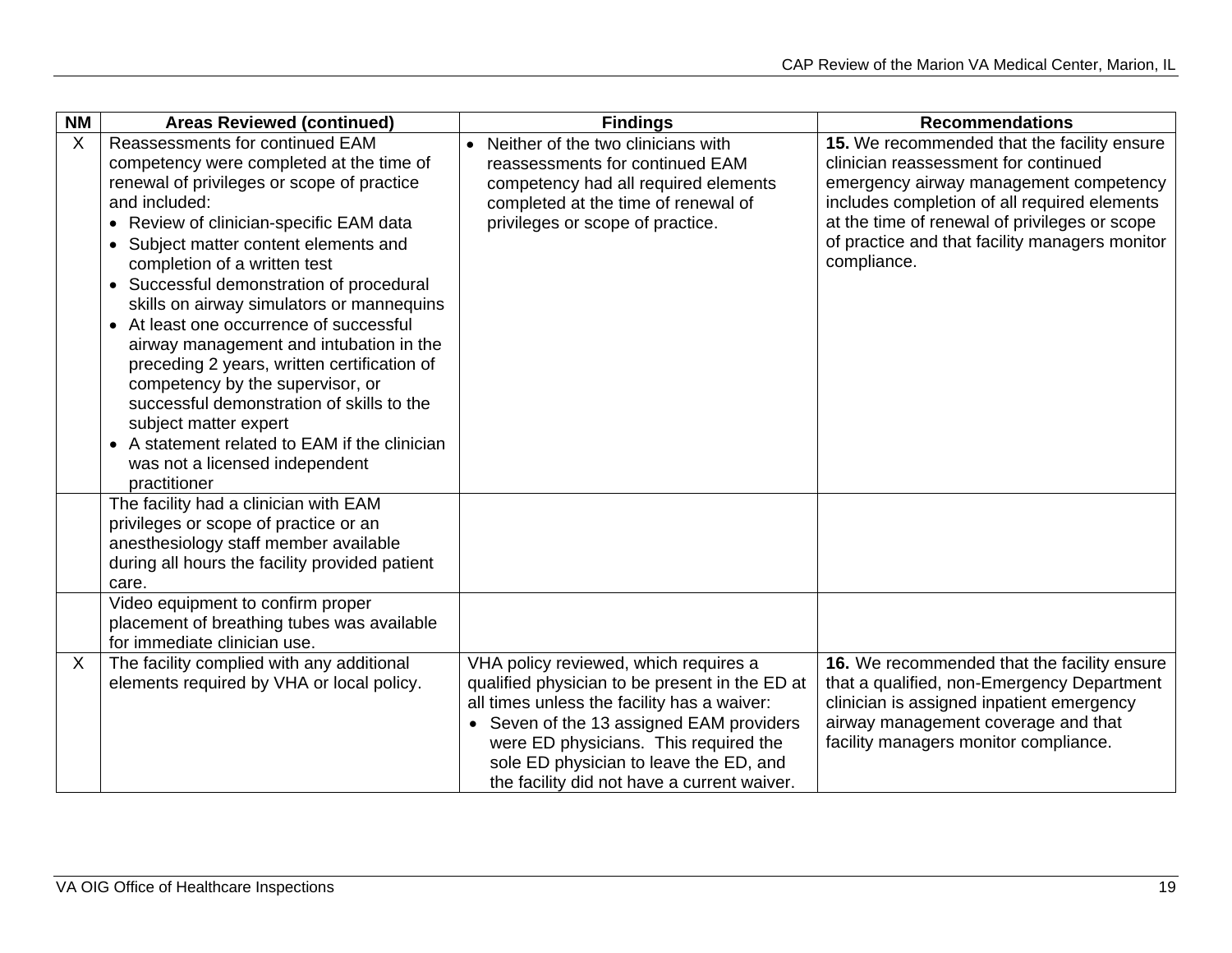<span id="page-25-0"></span>

| Facility Profile (Marion/657A5) FY 2015 through July 2015 <sup>1</sup> |                                      |  |  |
|------------------------------------------------------------------------|--------------------------------------|--|--|
| <b>Type of Organization</b>                                            | Secondary                            |  |  |
| <b>Complexity Level</b>                                                | 2-Medium complexity                  |  |  |
| <b>Affiliated/Non-Affiliated</b>                                       | Affiliated                           |  |  |
| <b>Total Medical Care Budget in Millions</b>                           | \$289.1                              |  |  |
| Number of:                                                             |                                      |  |  |
| <b>Unique Patients</b><br>$\bullet$                                    | 40,934                               |  |  |
| <b>Outpatient Visits</b><br>$\bullet$                                  | 388,448                              |  |  |
| Unique Employees <sup>2</sup>                                          | 1,452                                |  |  |
| <b>Type and Number of Operating Beds:</b>                              |                                      |  |  |
| <b>Hospital</b><br>$\bullet$                                           | 39                                   |  |  |
| <b>CLC</b>                                                             | 54                                   |  |  |
| <b>MH</b><br>$\bullet$                                                 | 14                                   |  |  |
| <b>Average Daily Census:</b>                                           |                                      |  |  |
| <b>Hospital</b>                                                        | 21                                   |  |  |
| <b>CLC</b><br>$\bullet$                                                | 33                                   |  |  |
| <b>MH</b>                                                              | 10                                   |  |  |
| <b>Number of Community Based Outpatient Clinics</b>                    | 10                                   |  |  |
| <b>Location(s)/Station Number(s)</b>                                   | Evansville/657GJ<br>Mt. Vernon/657GK |  |  |
|                                                                        | Paducah/657GL                        |  |  |
|                                                                        | Effingham/657GM                      |  |  |
|                                                                        | Hanson/657GO                         |  |  |
|                                                                        | Owensboro/657GP                      |  |  |
|                                                                        | Vincennes/657GQ                      |  |  |
|                                                                        | Mayfield/657GR                       |  |  |
|                                                                        | Carbondale/657GT                     |  |  |
|                                                                        | Harrisburg/657GU                     |  |  |
| <b>VISN Number</b>                                                     | 15                                   |  |  |

<sup>&</sup>lt;sup>1</sup> All data is for FY 2015 through July 2015 except where noted.<br><sup>2</sup> Unique employees involved in direct medical care (cost center 8200).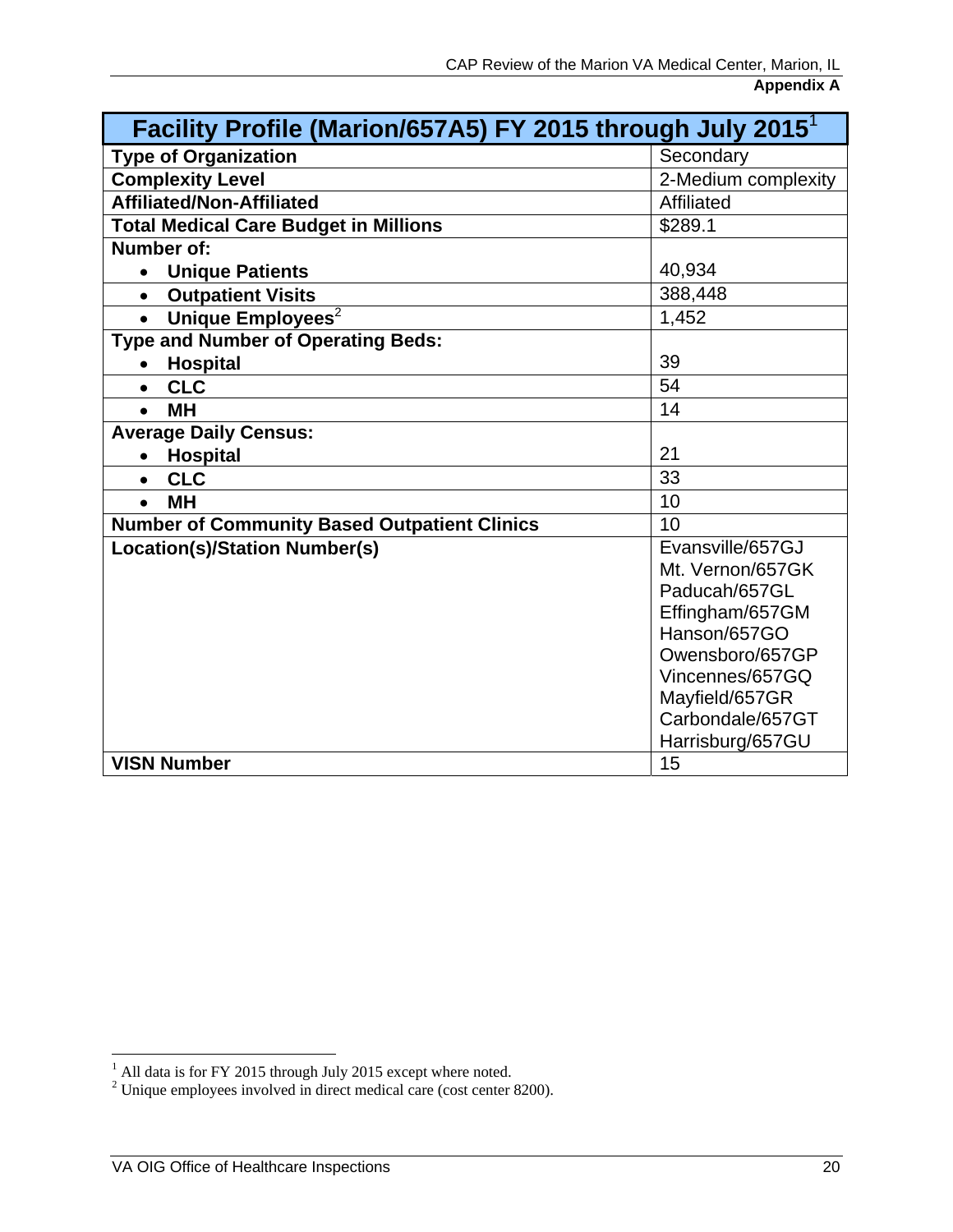**Appendix B** 

<span id="page-26-0"></span>

## **Strategic Analytics for Improvement and Learning (SAIL)**<sup>3</sup>

Marion IL VAMC - 2-Star in Quality (FY2015Q2) (Metric)

Marker color: Blue - 1st quintile; Green - 2nd; Yellow - 3rd; Orange - 4th; Red - 5th quintile.

<sup>&</sup>lt;sup>3</sup> Metric definitions follow the graphs.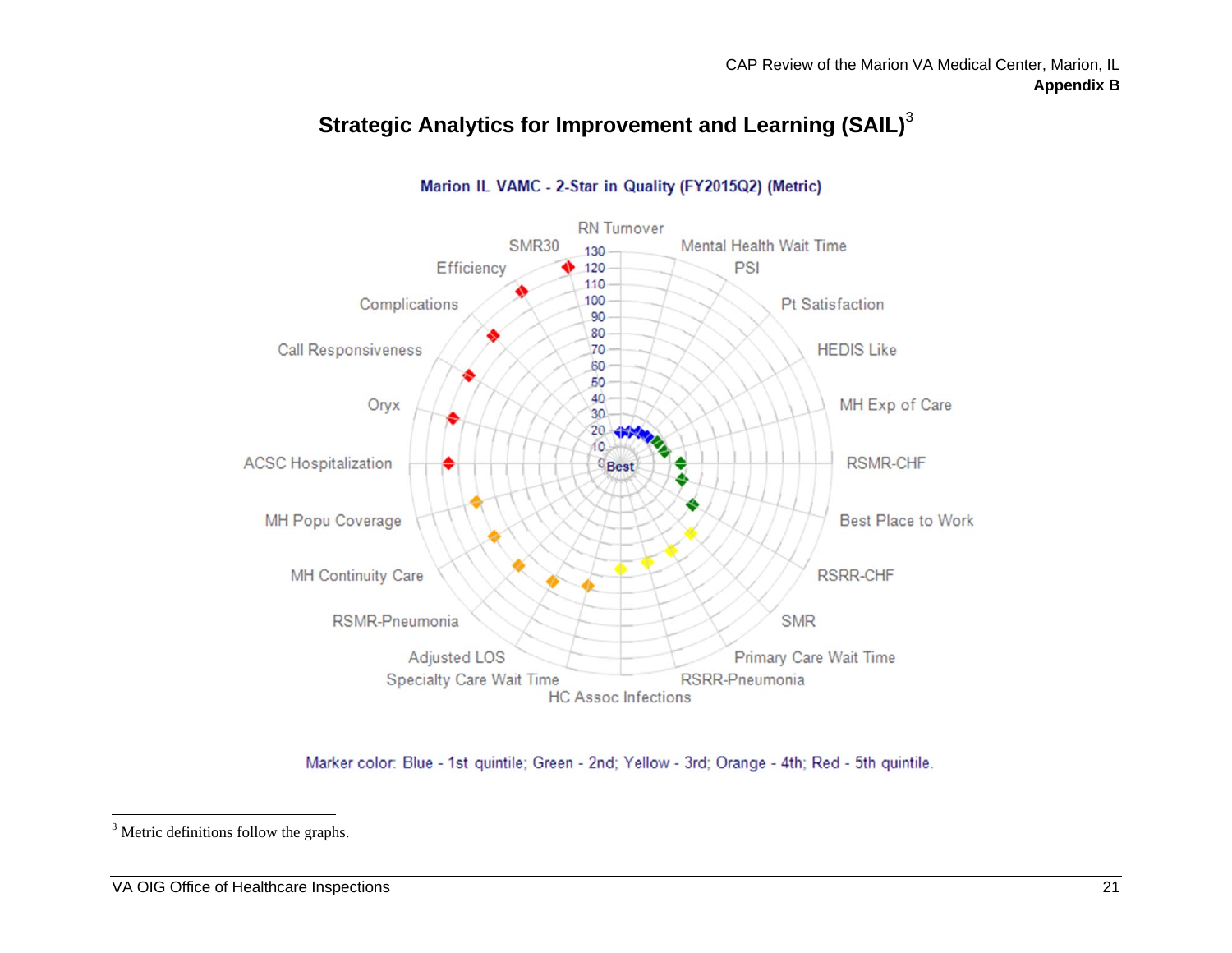## **Scatter Chart**



**DESIRED DIRECTION =>** 

#### FY2015Q2 Change in Quintiles from FY2014Q2

**NOTE** 

Quintiles are derived from facility ranking on z-score of a metric<br>among 128 facilities. Lower quintile is more favorable.



VA OIG Office of Healthcare Inspections 22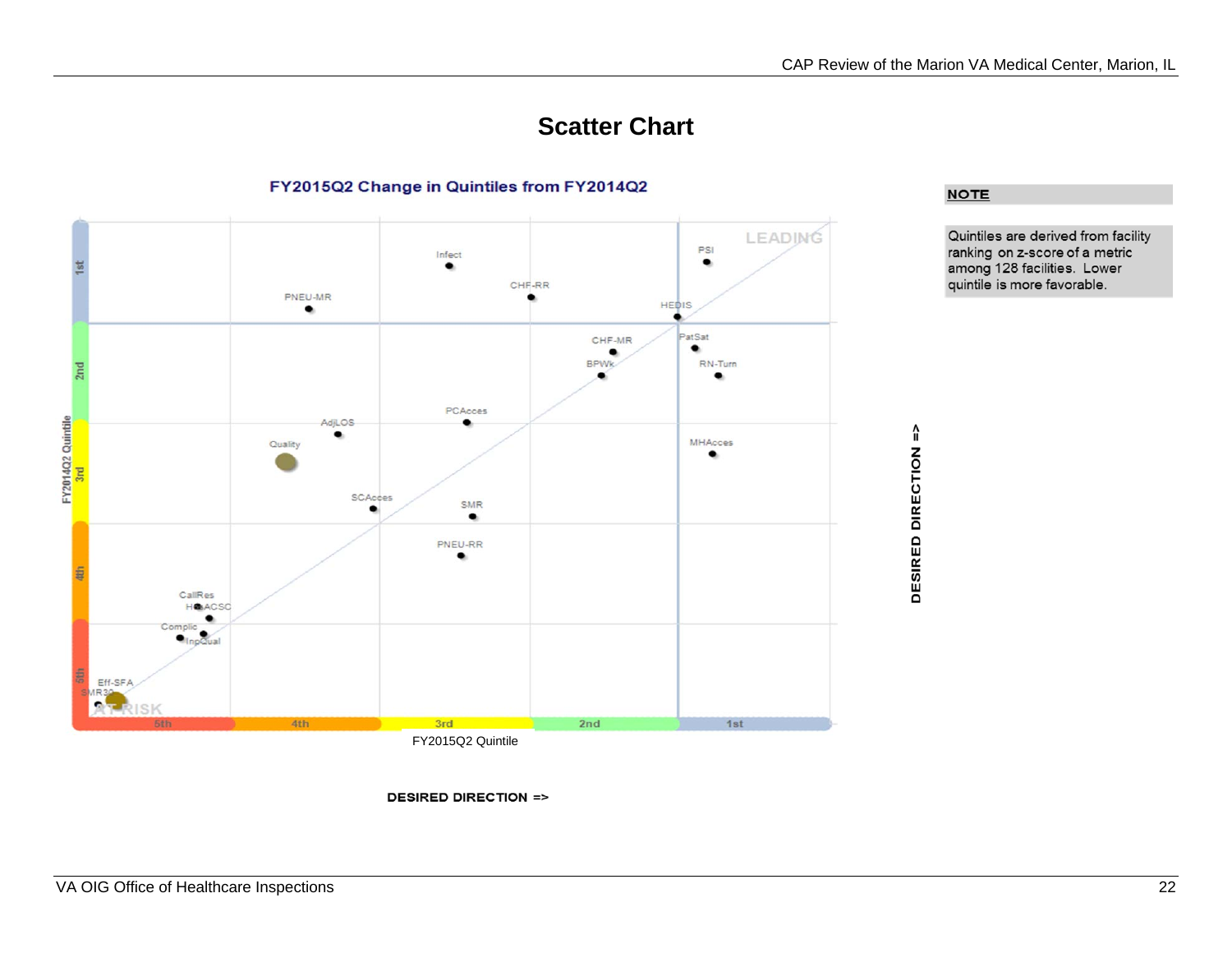## **Metric Definitions**

| <b>Measure</b>                    | <b>Definition</b>                                                                          | <b>Desired direction</b>                    |
|-----------------------------------|--------------------------------------------------------------------------------------------|---------------------------------------------|
| <b>ACSC Hospitalization</b>       | Ambulatory care sensitive condition hospitalizations (observed to expected ratio)          | A lower value is better than a higher value |
| <b>Adjusted LOS</b>               | Acute care risk adjusted length of stay                                                    | A lower value is better than a higher value |
| <b>Best Place to Work</b>         | Overall satisfaction with job                                                              | A higher value is better than a lower value |
| <b>Call Center Responsiveness</b> | Average speed of call center responded to calls in seconds                                 | A lower value is better than a higher value |
| <b>Call Responsiveness</b>        | Call center speed in picking up calls and telephone abandonment rate                       | A lower value is better than a higher value |
| <b>Complications</b>              | Acute care risk adjusted complication ratio                                                | A lower value is better than a higher value |
| Efficiency                        | Overall efficiency measured as 1 divided by SFA (Stochastic Frontier Analysis)             | A higher value is better than a lower value |
| <b>Employee Satisfaction</b>      | Overall satisfaction with job                                                              | A higher value is better than a lower value |
| <b>HC Assoc Infections</b>        | Health care associated infections                                                          | A lower value is better than a higher value |
| <b>HEDIS</b>                      | Outpatient performance measure (HEDIS)                                                     | A higher value is better than a lower value |
| <b>MH Wait Time</b>               | MH wait time for new and established patients (top 50 clinics; FY13 and later)             | A higher value is better than a lower value |
| <b>MH Continuity Care</b>         | MH continuity of care (FY14Q3 and later)                                                   | <b>MH Continuity Care</b>                   |
| MH Exp of Care                    | MH experience of care (FY14Q3 and later)                                                   | A higher value is better than a lower value |
| <b>MH Popu Coverage</b>           | MH population coverage (FY14Q3 and later)                                                  | A higher value is better than a lower value |
| Oryx                              | Inpatient performance measure (ORYX)                                                       | A higher value is better than a lower value |
| <b>Primary Care Wait Time</b>     | Primary care wait time for new and established patients (top 50 clinics; FY13 and later)   | A higher value is better than a lower value |
| <b>PSI</b>                        | Patient safety indicator (observed to expected ratio)                                      | A lower value is better than a higher value |
| <b>Pt Satisfaction</b>            | Overall rating of hospital stay (inpatient only)                                           | A higher value is better than a lower value |
| <b>RN Turnover</b>                | Registered nurse turnover rate                                                             | A lower value is better than a higher value |
| <b>RSMR-AMI</b>                   | 30-day risk standardized mortality rate for acute myocardial infarction                    | A lower value is better than a higher value |
| <b>RSMR-CHF</b>                   | 30-day risk standardized mortality rate for congestive heart failure                       | A lower value is better than a higher value |
| RSMR-Pneumonia                    | 30-day risk standardized mortality rate for pneumonia                                      | A lower value is better than a higher value |
| <b>RSRR-AMI</b>                   | 30-day risk standardized readmission rate for acute myocardial infarction                  | A lower value is better than a higher value |
| <b>RSRR-CHF</b>                   | 30-day risk standardized readmission rate for congestive heart failure                     | A lower value is better than a higher value |
| <b>RSRR-Pneumonia</b>             | 30-day risk standardized readmission rate for pneumonia                                    | A lower value is better than a higher value |
| <b>SMR</b>                        | Acute care in-hospital standardized mortality ratio                                        | A lower value is better than a higher value |
| <b>SMR30</b>                      | Acute care 30-day standardized mortality ratio                                             | A lower value is better than a higher value |
| <b>Specialty Care Wait Time</b>   | Specialty care wait time for new and established patients (top 50 clinics; FY13 and later) | A higher value is better than a lower value |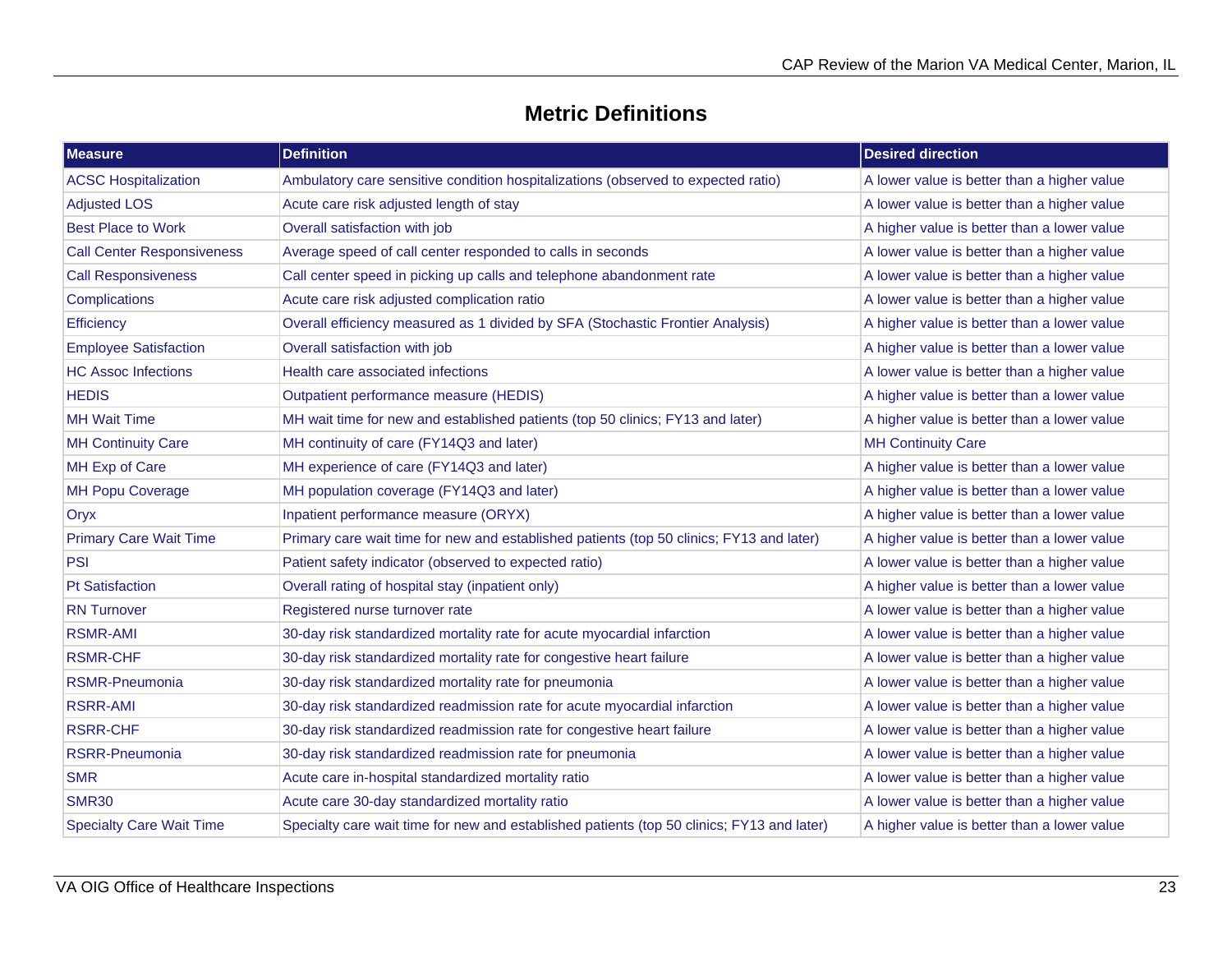#### **Appendix C**

## **VISN Director Comments**

## **Department of**

# <span id="page-29-0"></span>**Veterans Affairs Memorandum**

**Date:** October 6, 2015

**From:** Director, VA Heartland Network (10N15)

#### **Subject: CAP Review of the Marion VA Medical Center, Marion, IL**

**To:** Director, Kansas City Office of Healthcare Inspections (54KC)

Director, Management Review Service (VHA 10AR MRS OIG CAP CBOC)

 I have reviewed and concur with the Medical Center Director responses. Thank you for the review and its focus on continuous improvement. Attached is the response from Marion VA Medical Center, Marion, IL.

For additional questions, please feel free to contact Mary O'Shea VISN 15 Quality Management Officer.

*(original signed by:)*  William P. Patterson, MD, MSS Network Director VA Heartland Network (VISN 15)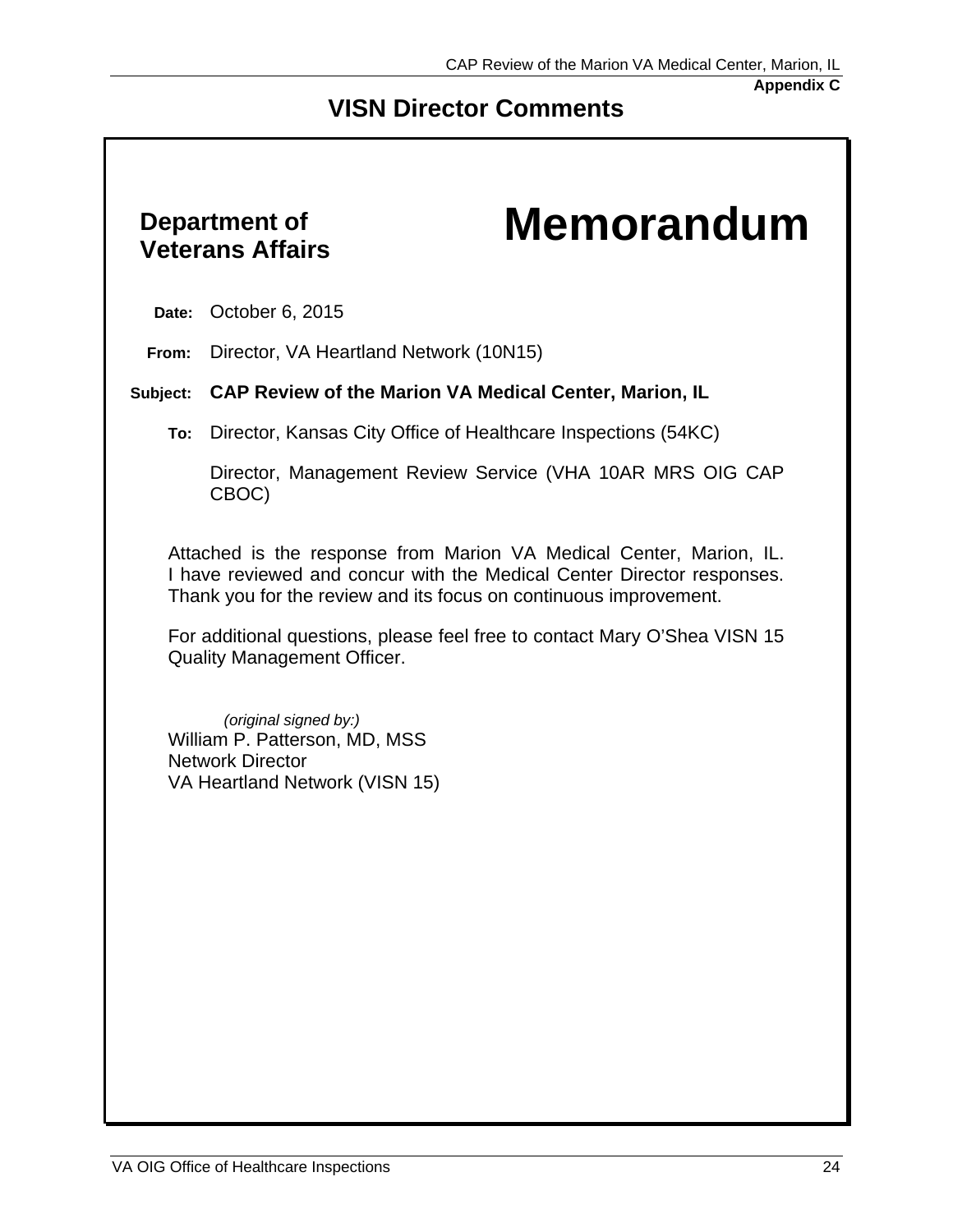**Appendix D** 

## **Facility Director Comments**

# **Department of**

# <span id="page-30-0"></span>**Veterans Affairs Memorandum**

**Date:** October 5, 2015

**From:** Director, Marion VA Medical Center (657A5/00)

#### **Subject: CAP Review of the Marion VA Medical Center, Marion, IL**

**To:** Director, VA Heartland Network (10N15)

I have reviewed the report, we appreciate the feedback from the OIG CAP review conducted at the VA Marion, IL Health Care System. Please find the attached response for each recommendation. I am in agreement with the findings presented in this review.

Corrective action plans have been established with completion dates as outlined in this report.

*(original signed by:)*  Donald H. Hutson, FACHE Medical Center Director VA Marion, IL Health Care System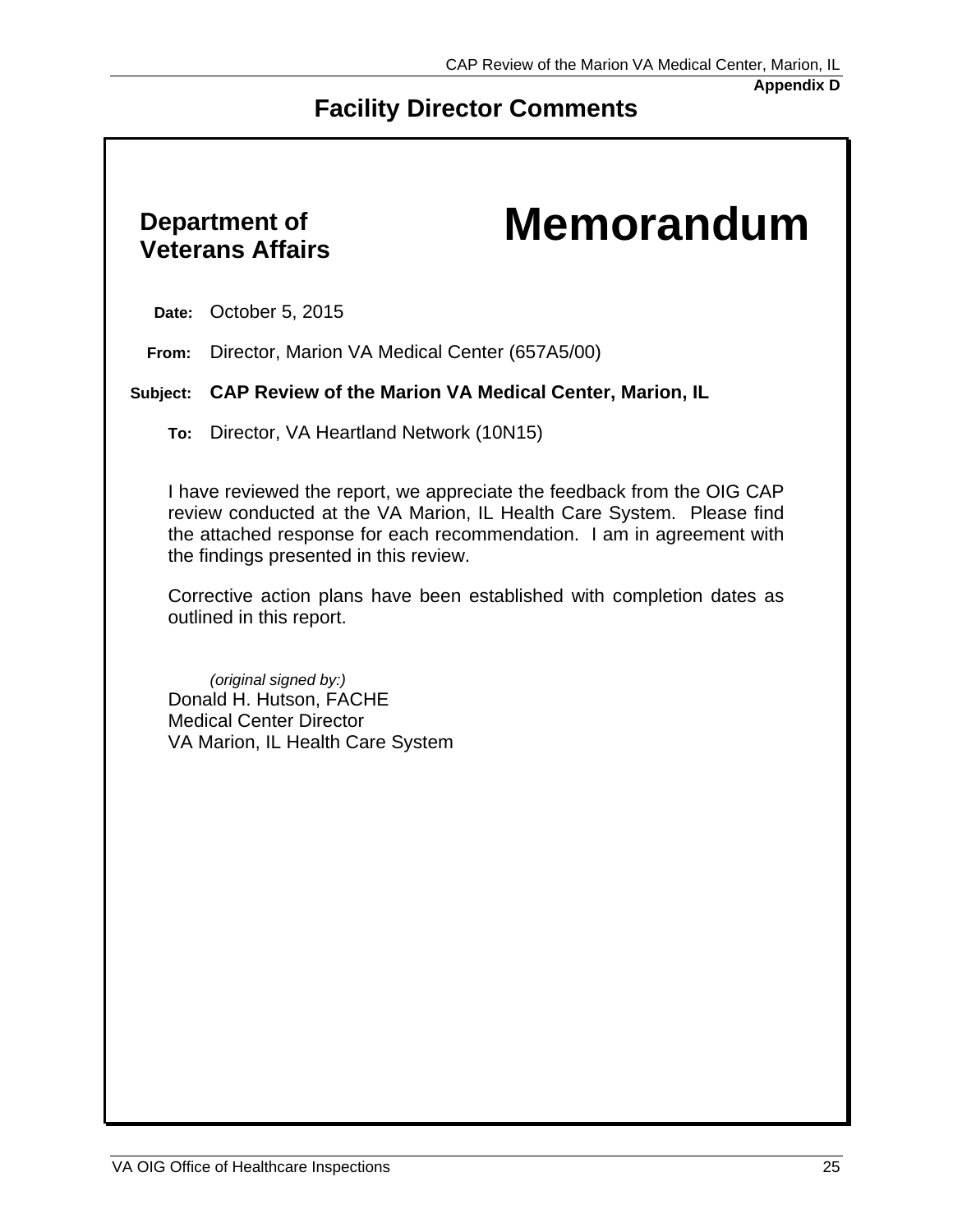## **Comments to OIG's Report**

The following Director's comments are submitted in response to the recommendations in the OIG report:

#### **OIG Recommendations**

**Recommendation 1.** We recommended that facility managers ensure that licensed independent practitioners who perform emergency airway management have the appropriate skills and training.

**Concur** 

Target date for completion: December 31, 2015

Facility response: Medical Center Memorandum 609 "Emergency Airway Management" with airway certification attachments have been revised to be congruent with the Directive and include all the required elements at the time of initial request and renewal of privileges. Professional Standards Board will continue to monitor initial and renewal certification to ensure the facility is 100% compliant.

**Recommendation 2.** We recommended that the interdisciplinary committee include a physician to review all episodes of care where resuscitation was attempted.

**Concur** 

Target date for completion: October 1, 2015

Facility response: A Physician has been assigned to this interdisciplinary committee membership and will participate in the review of all resuscitation episodes. Attendance will be monitored and reported to Critical Care Committee at least quarterly.

**Recommendation 3.** We recommended that facility managers ensure monthly medication storage area inspections are completed and monitor compliance.

**Concur** 

Target date for completion: March 31, 2016

Facility response: Workload shifting will occur to complete these inspections by December 31, 2015. Clinical Pharmacists will do inspections on the stations they are visiting for Academic Detailing. Pharmacists in addition to technicians will be assigned to complete inspections. The in-house inspections will be shifted to off tours in the areas that are open 24 hours per day. Quarterly reports will be provided to the Executive Leadership Council to ensure compliance.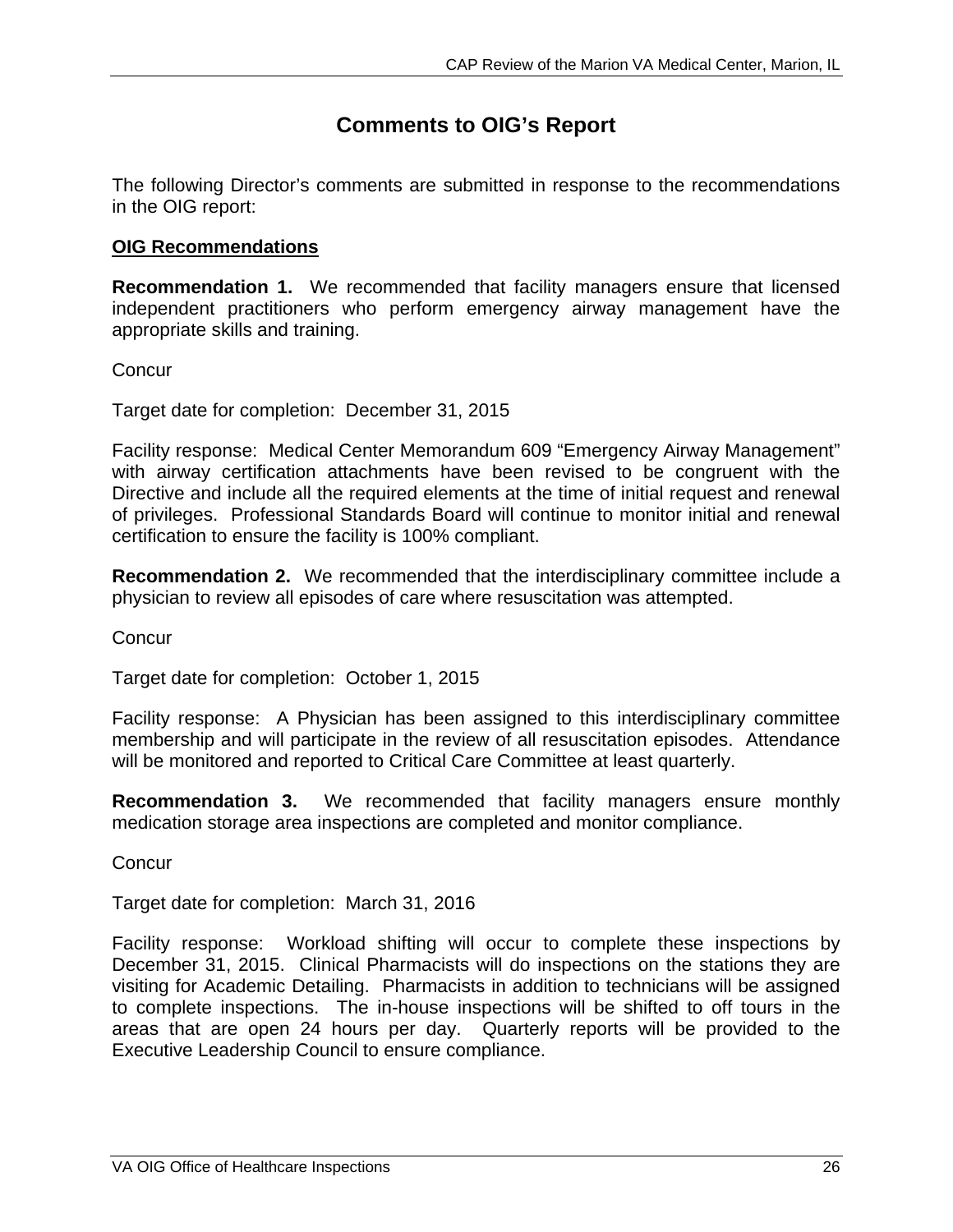**Recommendation 4.** We recommended that requestors consistently select the proper consult title and that facility managers monitor compliance.

#### **Concur**

Target date for completion: March 31, 2016

Facility response: Training to the medical staff was completed September 15, 2015 with service specific training dates to be scheduled. Menus will be developed for inpatient and outpatient use to facilitate appropriate selection. Review and monitoring of this process will be done by the Consult Management Committee on a monthly basis.

**Recommendation 5.** We recommended that the facility develop a computed tomography policy that includes all required elements.

**Concur** 

Target date for completion: November 30, 2015

Facility response: The facility is in the process of developing a policy that includes all the required elements for computed tomography. Education will be provided to 90% of the imaging staff by November 30, 2015.

**Recommendation 6.** We recommended that a medical physicist inspect computed tomography scanners that have repairs or modifications that affect dose or image quality before return to clinical service and document the inspection and that facility managers monitor compliance.

**Concur** 

Target date for completion: March 31, 2016

Facility response: As of August 3, 2015, a medical physicist completed an inspection on the computed tomography scanner after repairs were made. The equipment was found to be functioning within guidelines. To ensure ongoing compliance, Marion, IL VAMC is engaged in discussion to establish a VISN process for availability of a medical physicist. This process will be monitored by the Chief of Imaging to ensure once equipment repair is completed; a medical physicist inspects the equipment.

**Recommendation 7.** We recommended that employees ask inpatients whether they would like to discuss creating, changing, and/or revoking advance directives and that facility managers monitor compliance.

**Concur** 

Target date for completion: March 31, 2016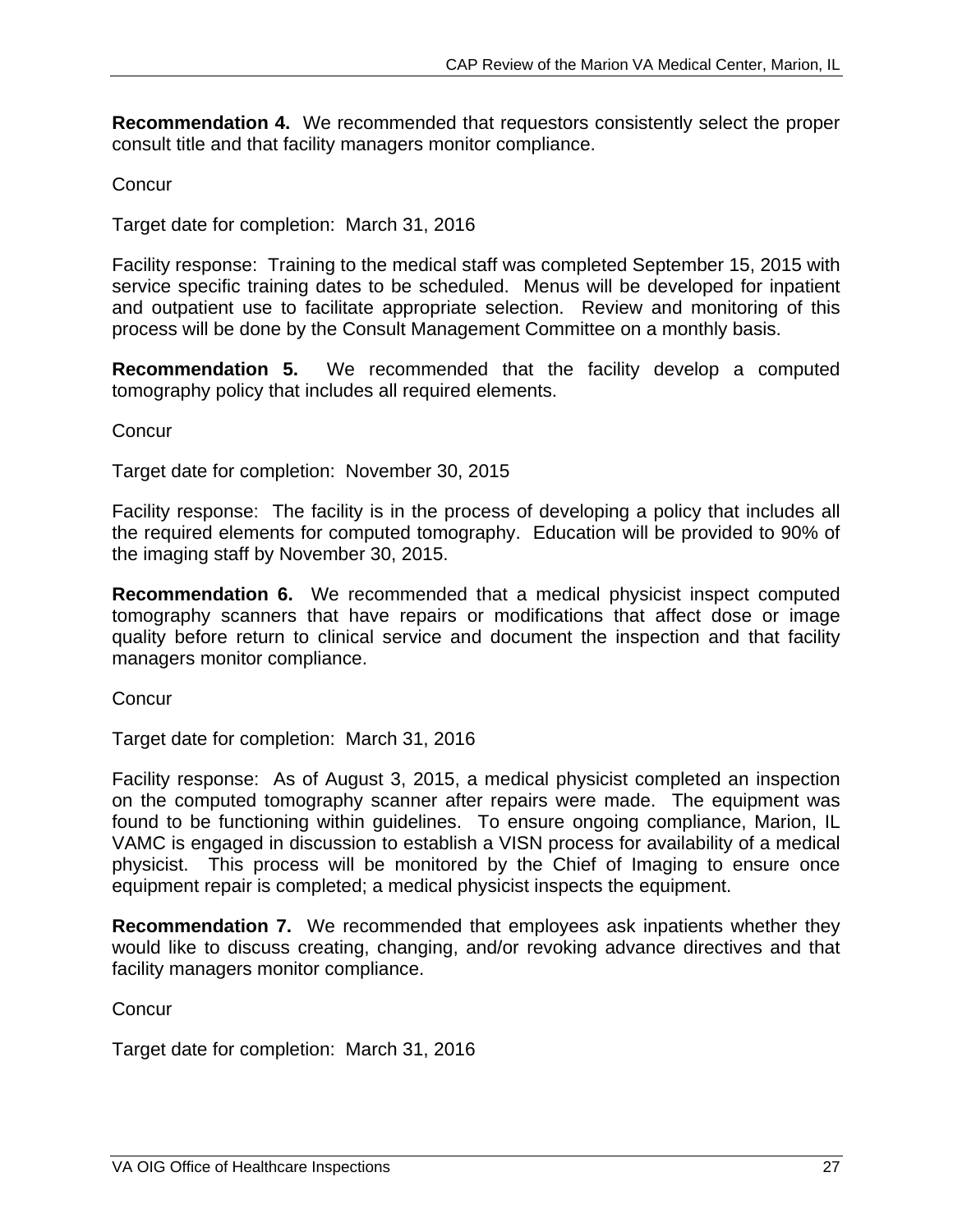Facility response: The screening template for Veterans who have an Advance Directive has been changed to ask Veteran "Would you like to speak with someone about your Advance Directive to review, update or make a change?" The screening template for Veterans who have no Advance Directive has been changed to ask Veteran "Would you like to speak with someone for more information about or to complete an Advance Directive?" Compliance will be monitored by Social Work Services and reported to Executive Leadership Council quarterly.

**Recommendation 8.** We recommended that employees hold advance directive discussions requested by inpatients and document the discussions and that facility managers monitor compliance.

**Concur** 

Target date for completion: March 31, 2016

Facility response: Social Work Service will hold advance directive discussions as requested by inpatients and document the discussions in the medical record. Chief of Social Work Service will monitor compliance and report results to the Executive Leadership Council quarterly.

**Recommendation 9.** We recommended that the facility revise the electrocardiogram, blood bank, respiratory therapy, and radiology policies to clearly define appropriate availability for support services.

**Concur** 

Target date for completion: November 30, 2015

Facility response: Policies for electrocardiogram, laboratory, respiratory therapy, and radiology have been revised to clearly define the appropriate timeframe.

**Recommendation 10.** We recommended that facility managers ensure Emergency Department and inpatient medical/surgical unit employees have 12-lead electrocardiogram competency assessment and validation included in their competency checklists and completed and documented.

**Concur** 

Target date for completion: September 25, 2015

Facility response: These skills have been added to the FY 15 annual competency checklists with oversight by the Nurse Managers to ensure annual completion. For FY 15, 100% of Emergency Department and inpatient medical/surgical unit employees have 12-lead electrocardiogram competencies documented.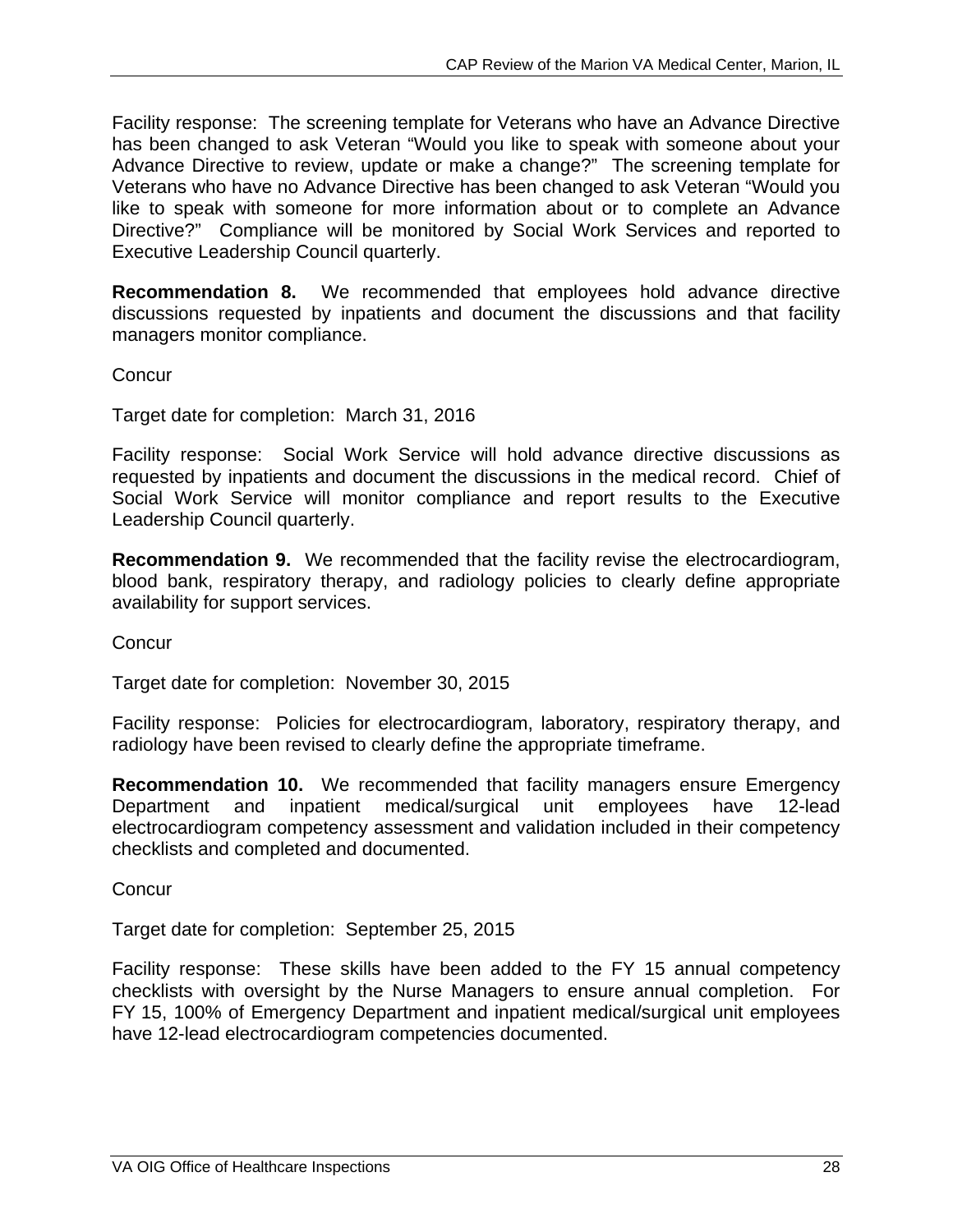**Recommendation 11.** We recommended that facility managers ensure post-anesthesia care competency assessment and validation is included in competency checklists and completed for employees on the intensive care unit.

#### **Concur**

Target date for completion: September 25, 2015

Facility response: These skills have been added to the FY 15 annual competency checklist with oversight by the Intensive Care Unit Nurse Manager to ensure annual completion. For FY 15, 100% of intensive care unit employees have post-anesthesia care unit competencies documented.

**Recommendation 12.** We recommended that facility managers implement a defined plan or policy to have a qualified surgeon available 24/7 on call within 60 minutes.

**Concur** 

Target date for completion: October 3, 2015

Facility response: Facility Medical Center Memorandum 170 "Guidelines for Performing Surgery" has been revised to state that a qualified surgeon will be available 24/7 on call within 60 minutes.

**Recommendation 13.** We recommended that the facility revise the emergency airway management policy to include a plan to manage a difficult airway.

**Concur** 

Target date for completion: December 31, 2015

Facility response: Medical Center Memorandum 609 "Emergency Airway Management" has been revised to be congruent with the Directive. Included is a plan to manage a difficult airway and a process for alert notification in the clinical record. Professional Standards Board will monitor difficult airway management certification to ensure the facility is 100% compliant.

**Recommendation 14.** We recommended that the facility ensure initial clinician emergency airway management competency assessment includes all required elements and that facility managers monitor compliance.

**Concur** 

Target date for completion: December 31, 2015

Facility response: Medical Center Memorandum 609 "Emergency Airway Management" has been revised to be congruent with the Directive and include all the required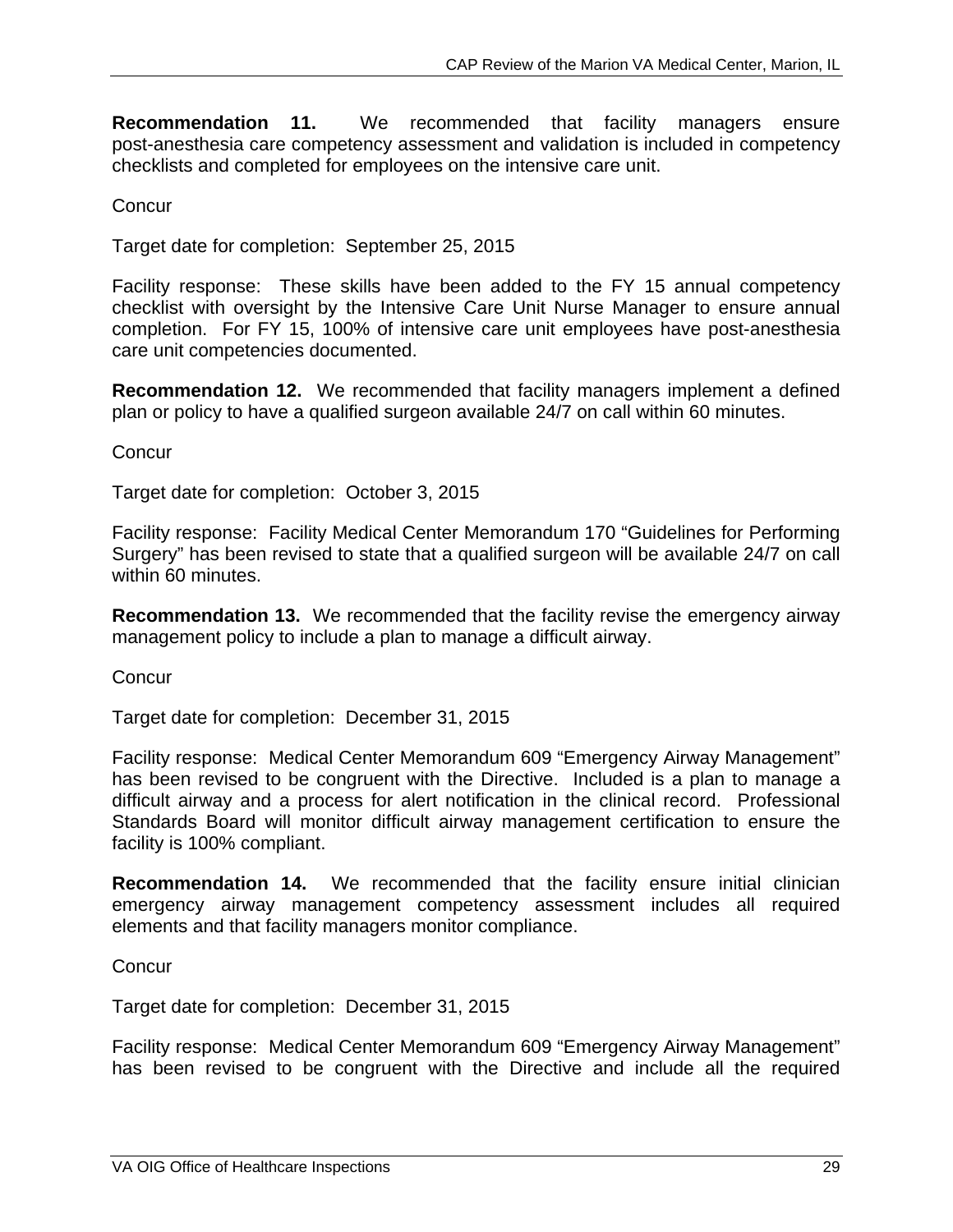elements at the time of initial privileges. Professional Standards Board will monitor initial certification to ensure the facility is 100% compliant.

**Recommendation 15.** We recommended that the facility ensure clinician reassessment for continued emergency airway management competency includes completion of all required elements at the time of renewal of privileges or scope of practice and that facility managers monitor compliance.

**Concur** 

Target date for completion: December 31, 2015

Facility response: Medical Center Memorandum 609 "Emergency Airway Management" has been revised to be congruent with the Directive and include all the required elements at the time of renewal of privileges. Professional Standards Board will monitor renewal certification to ensure the facility is 100% compliant.

**Recommendation 16.** We recommended that the facility ensure that a qualified, non-Emergency Department clinician is assigned inpatient emergency airway management coverage and that facility managers monitor compliance.

**Concur** 

Target date for completion: December 31, 2015

Facility response: 100% of all hospitalists have completed Emergency Airway management certification. A new process has been implemented and will provide that a hospitalist must have completed the Emergency Airway Management training prior to assuming care of patients. Professional Standards Board will monitor initial and renewal certification to ensure the facility is 100% compliant.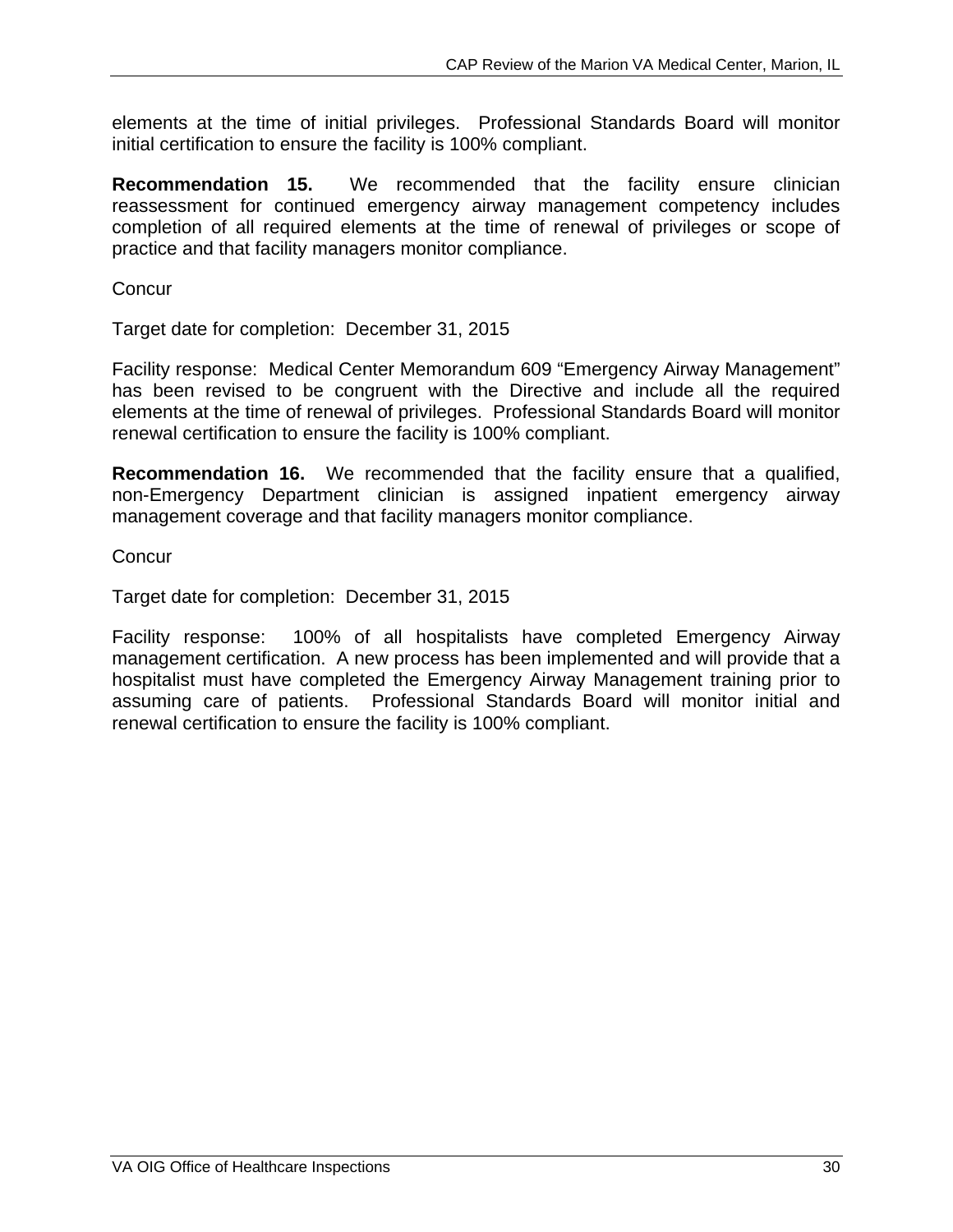## **Office of Inspector General Contact and Staff Acknowledgments**

<span id="page-36-0"></span>

| <b>Contact</b>                      | For more information about this report, please contact the OIG<br>at (202) 461-4720.                                                                                                                                                                     |
|-------------------------------------|----------------------------------------------------------------------------------------------------------------------------------------------------------------------------------------------------------------------------------------------------------|
| <b>Inspection Team</b>              | Laura Snow, LCSW, MHCL, Team Leader<br>Cindy Niemack-Brown, CMSW, LMHP<br>Stephanie Hensel, RN, JD<br><b>Sherrian Pater, RN</b><br>James Seitz, RN, MBA<br>Larry Selzler, MSPT<br>Steve L. Wilson, Resident Agent in Charge, Office of<br>Investigations |
| <b>Other</b><br><b>Contributors</b> | Elizabeth Bullock<br><b>Shirley Carlile, BA</b><br>Margie Chapin, JD<br>Paula Chapman, CTRS<br>Lin Clegg, PhD<br>Marnette Dhooghe, MS<br>Julie Watrous, RN, MS<br>Jarvis Yu, MS                                                                          |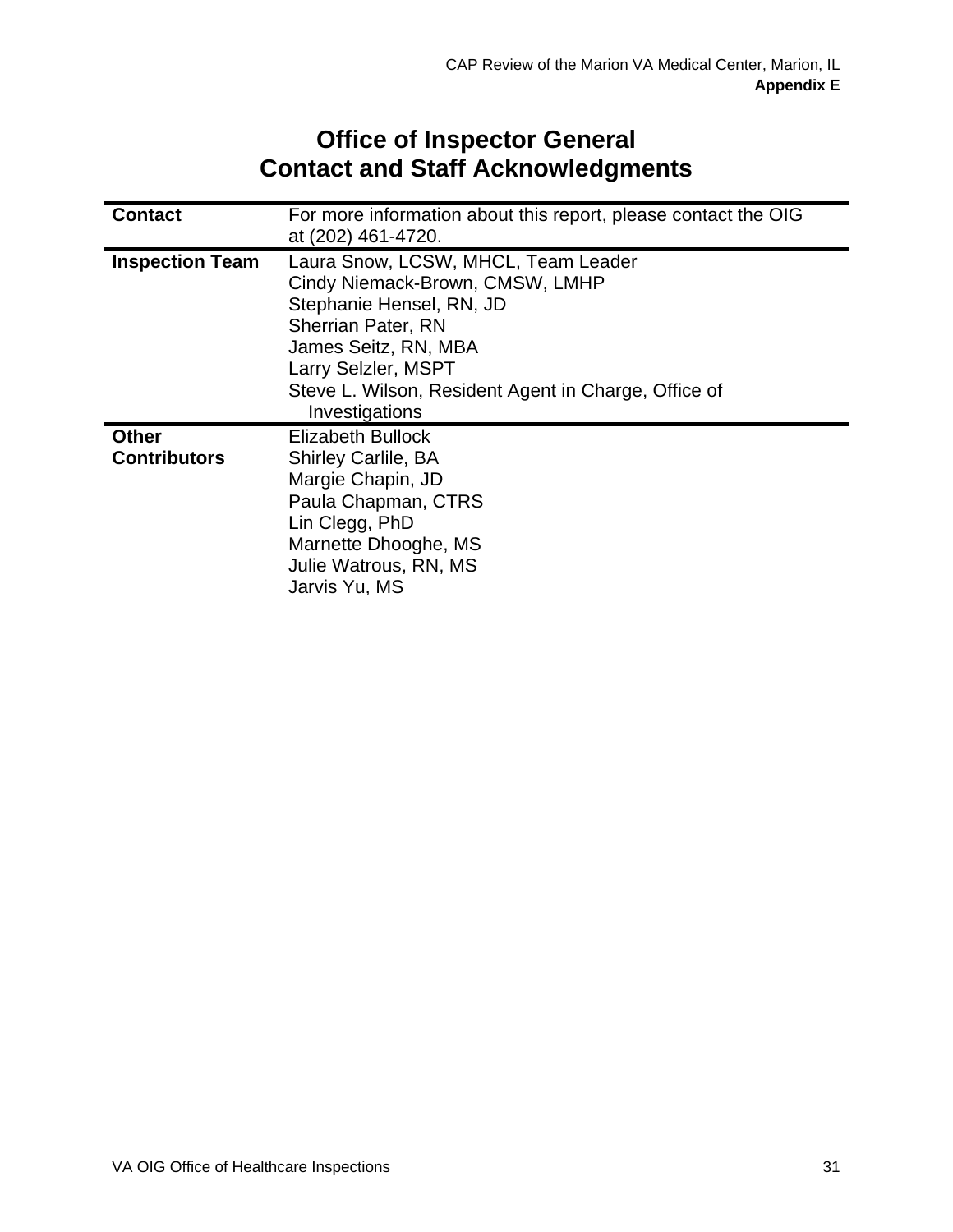## **Report Distribution**

#### <span id="page-37-0"></span>**VA Distribution**

Office of the Secretary Veterans Health Administration Assistant Secretaries General Counsel Director, VA Heartland Network (10N15) Director, Marion VA Medical Center (657A5/00)

#### **Non-VA Distribution**

House Committee on Veterans' Affairs House Appropriations Subcommittee on Military Construction, Veterans Affairs, and Related Agencies House Committee on Oversight and Government Reform Senate Committee on Veterans' Affairs Senate Appropriations Subcommittee on Military Construction, Veterans Affairs, and Related Agencies Senate Committee on Homeland Security and Governmental Affairs National Veterans Service Organizations Government Accountability Office Office of Management and Budget U.S. Senate: Daniel Coats, Joe Donnelly, Richard J. Durbin, Mark Kirk, Mitch McConnell, Rand Paul U.S. House of Representatives: Mike Bost, Larry Bucshon, Rodney Davis, S. Brett Guthrie, John Shimkus, Ed Whitfield, John A. Yarmuth

This report is available at **[www.va.gov/oig](http://www.va.gov/oig)**.